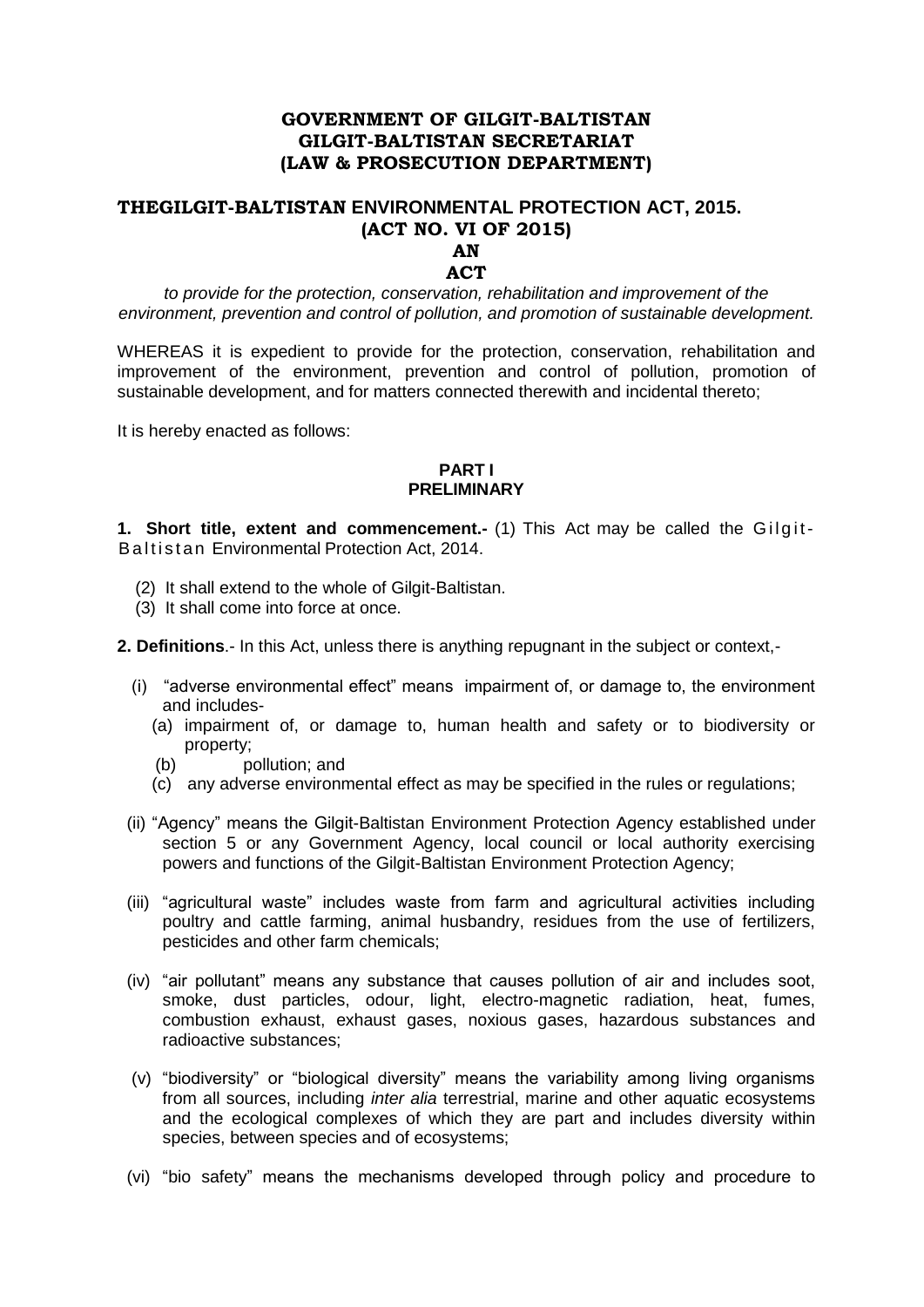ensure human health and the environmentally safe application of biotechnology;

- (vii) "Council" means the Gilgit-Baltistan Environmental Protection Council established under section 3;
- (viii) "discharge" includes spilling, leaking, pumping, depositing, seeping, releasing, flowing out, pouring, emitting, emptying or dumping;
- (ix) "ecosystem" means a dynamic complex of plant, animal and micro-organism communities and their non-living environment interacting as a functional unit;
- (x) "effluent" includes any material in solid, liquid or gaseous form or combination thereof being discharged from industrial activity or any other source and includes a slurry, suspension or vapour;
- (xi) "emission standards" means the permissible standards established by the Agency for emission of air pollutants and noise and the discharge of effluents and waste;
- (xii) "environment" means—
	- (a) air, water and land;
	- (b) all layers of the atmosphere;
	- (c) all organic and inorganic matter and living organisms;
	- (d) ecosystems and ecological relationships;
	- (e) buildings, structures, roads, facilities and works;
	- (f) all social and economic conditions affecting community life; and
	- (g) the inter-relationships between any of the factors in sub-clauses (a) to (f);
- (xi) "environmental impact assessment" means an environmental study comprising collection of data, prediction of qualitative and quantitative impacts, comparison of alternatives, evaluation of preventive, mediatory and compensatory measures, formulation of environmental management and training plans and monitoring arrangements, and framing of recommendations and such other components as may be prescribed;
- (xii) "Environment Protection Order" means an order passed under section 20 of the Act;
- (xiii) "Environmental Court" means the Environmental Court constituted under section 24 of the Act;
- (xiv) "factory" means any premises in which industrial activity is being undertaken;
- (xv) "Federal Agency" means the Pakistan Environmental Protection Agency established under the Pakistan Environmental Protection Act, 1997 (XXXIV of 1997) or any division, department, attached department, bureau, section, commission, board, office or unit of the Federal Government exercising the powers and functions of the Pakistan Environmental Protection Agency;
- (xvi) "genetically modified organism" means any organism that possesses a novel combination of genetic material obtained through the use of modern biotechnology and which does not occur naturally through mating and/or recombination and includes both living and non-living modified organisms;

(xvii) "Government" means the Government of Gilgit-Baltistan and the Federal Government as the case may be;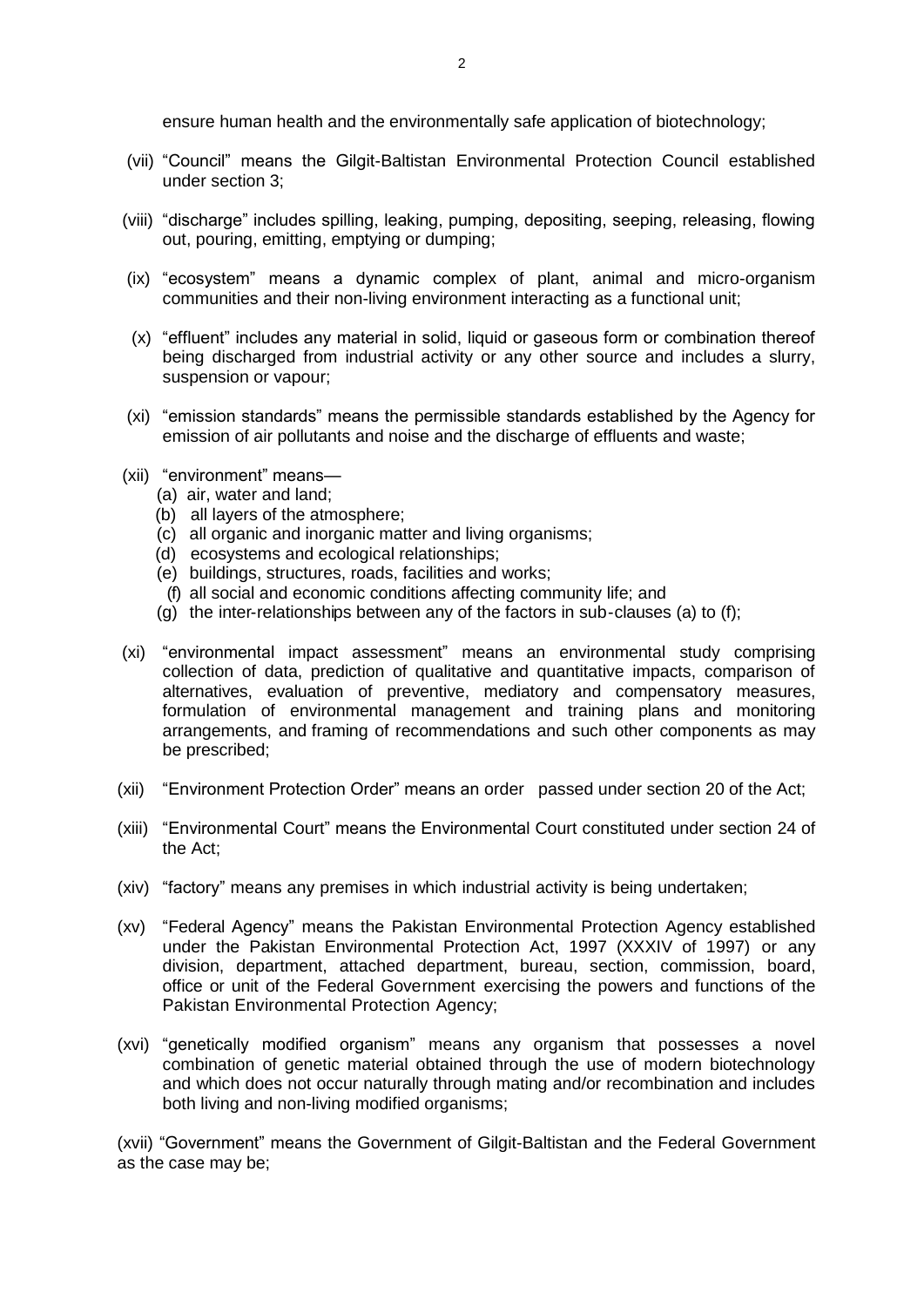- (xviii) "Government Agency" includes—
	- (a) a department, attached department or any other office of the Government; and
	- (b) a development authority, local authority, company or body corporate established or controlled by the Government;
- (xix) "Green Court" means—
	- (a) the Court of the Senior Civil Judge-cum-Judicial Magistrate at District Headquarters;
	- (b) the Court of the Civil Judge-I-cum-Judicial Magistrate at Sub-Divisions;
	- (c) the Court of the District and Sessions Judge at District Headquarters;
	- (d) the Green Division Bench at the Principal Seat and at the Benches of the Gilgit-Baltistan Chief Court; and
	- (e) any other court designated as a Green Court by the Gilgit-Baltistan Chief Court for hearing of cases under this Act.
- (xx) "hazardous substance" means—
	- (a) a substance or mixture of substances, other than a pesticide as defined in the Agricultural Pesticides Ordinance, 1971 (II of 1971), which, by reason of its chemical activity or toxic, explosive, flammable, corrosive, radioactive or other characteristics, causes, or is likely to cause, directly or in combination with other matters an adverse environmental effect; and
	- (b) any substance which may be prescribed as a hazardous substance;
- (xxi) "hazardous waste" means waste which is or which contains a hazardous substance or which may be prescribed as hazardous waste and includes hospital waste and nuclear waste;
- (xxii) "hospital waste" includes waste medical supplies and materials of all kinds, and waste blood, tissue, organs and other parts of the human and animal bodies, from hospitals, clinics and laboratories and veterinary facilities;
- (xxiii) "industrial activity" means any operation or process for manufacturing, making, formulating, synthesising, altering, repairing, ornamenting, finishing, packing or otherwise treating any article or substance with a view to its use, sale, transport, delivery or disposal, or for mining, for oil and gas exploration and development, or for pumping water or sewage, or for generating, transforming or transmitting power or for any other industrial or commercial purposes;
- (xxiv) "industrial waste" means waste resulting from an industrial activity;
- (xxv) "initial environmental examination" means a preliminary environmental review of the reasonably foreseeable qualitative and quantitative impacts on the environment of a proposed project to determine whether it is likely to cause an adverse environmental effect for requiring preparation of an environmental impact assessment;
- (xxvi) "local authority" means any agency set up or designated by the Government, by notification in the official Gazette, to be a local authority for the purposes of this Act;
- (xxvii)"local council" means a local council constituted or established under a law relating to local Government;
- (xxviii) "motor vehicle" means any mechanically propelled vehicle adapted for use on land whether its power of propulsion is trans mitted thereto from an external or internal source, and includes a chassis to which a body has not been attached, and a trailer, but does not include a vehicle running upon fixed rails;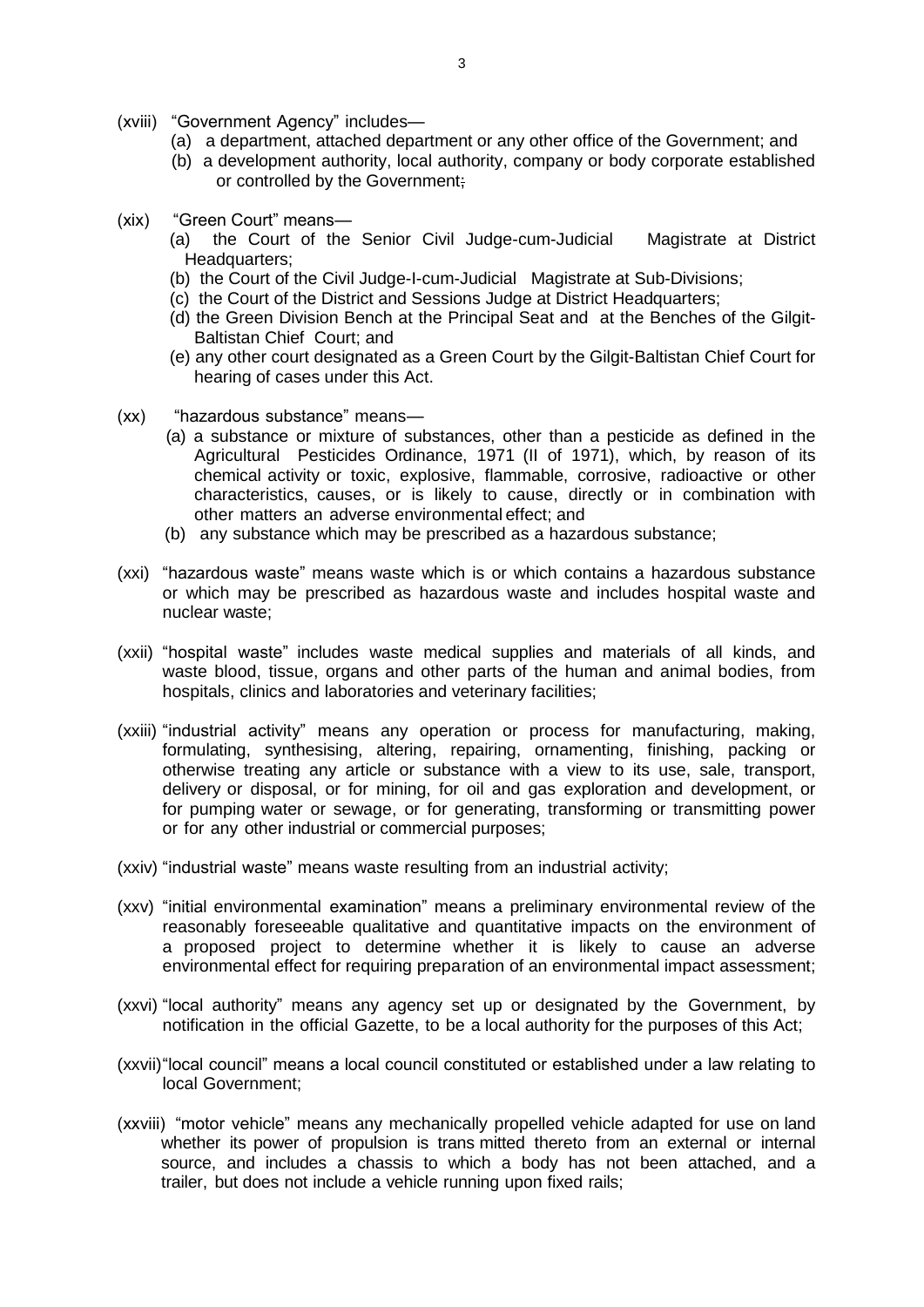- (xxix) "municipal waste" includes sewage, refuse, garbage, waste from abattoirs, sludge and human excreta and the like;
- (xxx) "Gilgit-Baltistan Environmental Quality Standards" means standards established by the Agency under clause (e) of sub-section (1) of section 6 and approved by the Council under clause (c) of sub-section (1) of section 4;
- (xxxi) "noise" means the intensity, duration and character of sounds from all sources, and includes vibration;
- (xxxii)"nuclear waste" means waste from any nuclear reactor or nuclear plant or other nuclear energy system, whether or not such waste is radioactive;
- (xxxiii) "person" means any natural person or legal entity and includes an individual, firm, association, partnership, society, group, company, corporation, co-operative society, Federal Agency, Government Agency, non-governmental organization, communitybased organization, village organization, local council or local authority and, in the case of a vessel, the master or other person having for the time being the charge or control of the vessel;
- (xxxiv) "pollution" means the contamination of air, land or water by the discharge or emission of effluent or wastes or air pollutants or noise or other matter which either directly or indirectly or in combination with other discharges or substances alters unfavourably the chemical, physical, biological, radiational, thermal, radiological or aesthetic properties of the air, land or water or which may, or is likely to make the air, land or water unclean, noxious or impure or injurious, disagreeable or detrimental to the health, safety, welfare or property of persons or harmful to biodiversity;
- (xxxv) "prescribed" means prescribed by rules or regulations;
- (xxxvi) "project" means any activity, plan, scheme, proposal or undertaking involving any change in the environment and includes—
	- (a) construction or use of buildings or other works;
	- (b) construction or use of roads or other transport systems;
	- (c) construction or operation of factories or other installations;
	- (d) mineral prospecting, mining, quarrying, stone-crushing, drilling and the like;
	- (e) any change of land use or water use; and
	- (f) alteration, expansion, repair, decommissioning or abandonment of existing buildings or other works, roads or other transport systems, factories or other installations;
- (xxxvii) "proponent" means the person who proposes or intends to undertake a project;

(xxxviii) "regulations" mean regulations made under this Act;

(xxxix) "rules" mean rules made under this Act;

- (xl) "sewage" means liquid or semi-solid wastes and sludge from sanitary conveniences, kitchens, laundries, washing and similar activities and from any sewerage system or sewage disposal works;
- (xli) "standards" means qualitative and quantitative standards for discharge of effluent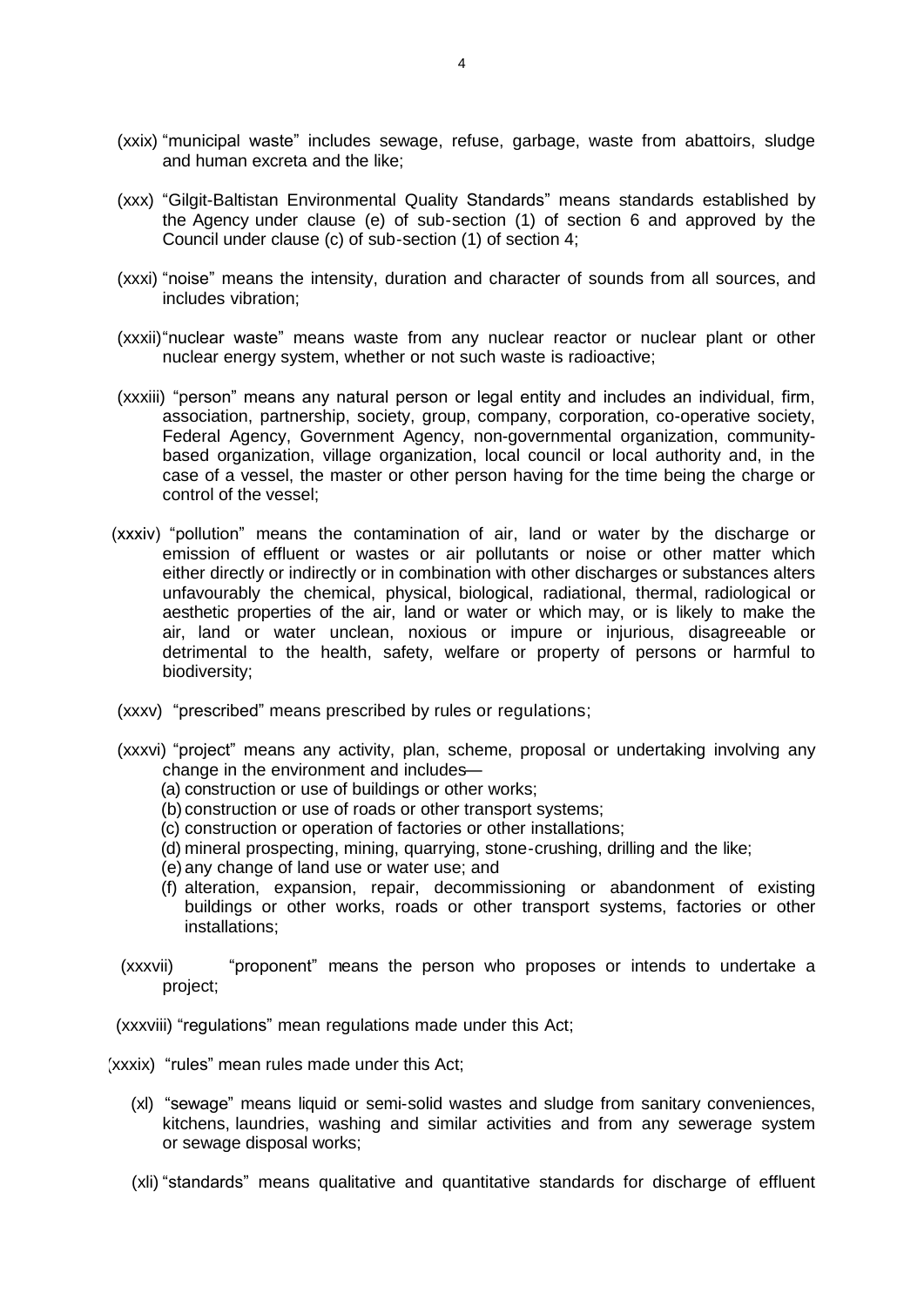and wastes and for emission of air pollutants and noise either for general applicability or for a particular area, or from a particular production process, or for a particular product, and includes the Gilgit-Baltistan Environmental Quality Standards, emission standards and other standards established under this Act and the rules and regulations;

- (xlii) "strategic environmental assessment" means an analysis of a proposed policy, legislation, plan or programme to determine whether the principles of sustainable development have been integrated therein and to identify its likely environmental effects and such components as require an initial environmental examination or environmental impact assessment;
- (xliii) "sustainable development" means development that meets the needs of the present generation without compromising the ability of future generations to meet their needs;
- (xliv) "vessel" includes anything made for the conveyance by water of human beings or of goods; and
- (xlv) "waste" means any substance or object which has been, is being or is intended to be, discarded or disposed of, and includes liquid waste, solid waste, waste gases, suspended waste, industrial waste, agricultural waste, nuclear waste, municipal waste, hospital waste, used polyethylene bags and residues from the incineration of all types of waste.

# **PART II THE GILGIT-BALTISTAN ENVIRONMENTAL PROTECTION COUNCIL**

**3. Establishment of the Gilgit-Baltistan Environmental Protection Council.-** (1) The Government shall, by notification in the Official Gazette, establish a council to be known as the Gilgit-Baltistan Environmental Protection Council consisting of—

| (i)   | The Chief Minister or such other person as the Chief<br>Minister may nominate in this behalf                                                                                                                                                                                                                                             | Chairperson                        |
|-------|------------------------------------------------------------------------------------------------------------------------------------------------------------------------------------------------------------------------------------------------------------------------------------------------------------------------------------------|------------------------------------|
| (ii)  | The Minister in charge of the Environment Department                                                                                                                                                                                                                                                                                     | Vice<br>Chairperson                |
| (iii) | <b>Chief Secretary</b>                                                                                                                                                                                                                                                                                                                   | Ex-officio<br>member               |
| (iv)  | The Secretaries of<br><b>Planning and Development Department</b><br>Forest, Wildlife and Environment Department<br>Agriculture, Fisheries and Livestock Department<br><b>Water and Power Department</b><br><b>Works Department</b><br>Local Government and Rural Development Department<br>Industries and Mineral Development Department | Ex-officio<br>members              |
| (v)   | President Gilgit-Baltistan Chamber of Commerce and<br>Industry<br>One representative of NGOs                                                                                                                                                                                                                                             | Non-official<br>members            |
| (vi)  | <b>Director Environment Protection Agency</b>                                                                                                                                                                                                                                                                                            | Ex-officio<br>member/<br>Secretary |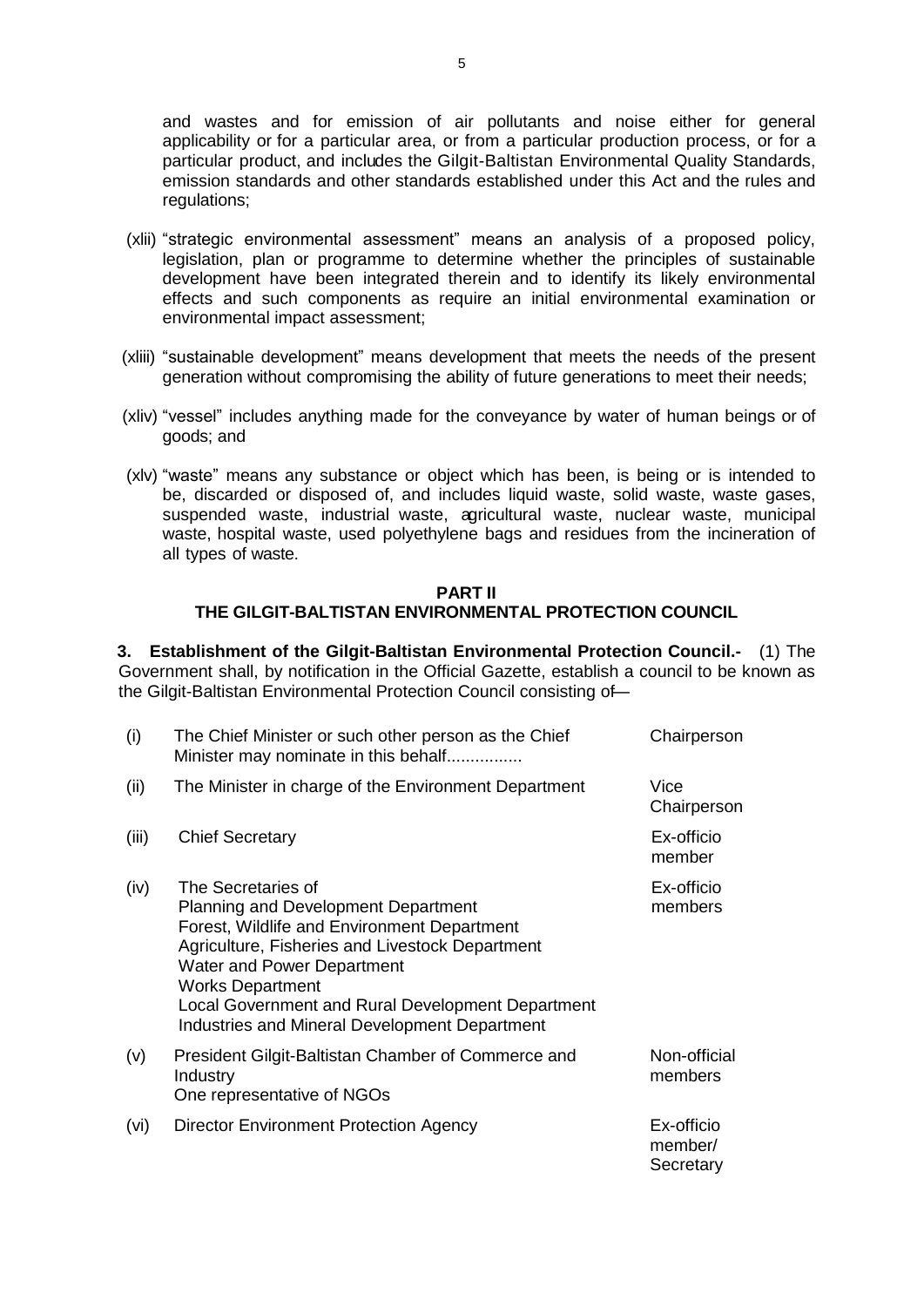(2) The members of the Council, other than ex-officio members, shall be appointed in accordance with the prescribed procedure.

 (3) A non-official member, unless he sooner resigns or is removed, shall hold office for a term of three years and shall be eligible for re-appointment but shall not hold office for more than two terms.

(4) The Council shall frame its own rules of procedure.

 (5) The Council shall hold meetings as and when necessary but not less than four meetings shall be held in a year.

 (6) The Council may constitute committees of its members and entrust them with such functions as it may deem fit, and the recommendations of the committees shall be submitted to the Council for approval.

 (7) The Council, or any of its committees, may invite any technical expert or representative of any Government Agency or non-governmental organization or other person possessing specialized knowledge of any subject for assistance in performance of its functions.

# **4. Functions and powers of the Council.-** (1) The Council shall—

- (a) coordinate and supervise the enforcement of the provisions of this Act and other laws relating to the environment in the province;
- (b) approve comprehensive provincial environmental and sustainable development policies and ensure their implementation within the framework of a conservation strategy and sustainable development plan as may be approved by the Government from time to time;
- (c) approve the Gilgit-Baltistan Environmental Quality Standards;
- (d) provide guidelines for the protection and conservation of species, habitats, and biodiversity in general, and for the conservation of renewable and non-renewable resources and new emerging environmental challenges like Climate Change and its mitigation;
- (e) coordinate integration of the principles and concerns of sustainable development into socio-economic and development policies, plans and programmes at the provincial, district and local levels;
- (f) consider the annual Gilgit-Baltistan Environment Report and give appropriate directions thereon and cause it to be laid before the Provincial Assembly;
- (g) deal with inter-provincial and federal-provincial issues, and liaise and coordinate with other Provinces through appropriate inter-provincial forums regarding formulation and implementation of standards and policies relating to environmental matters with an inter-provincial impact; and
- (h) provide guidelines for bio safety and for the use of genetically modified organisms;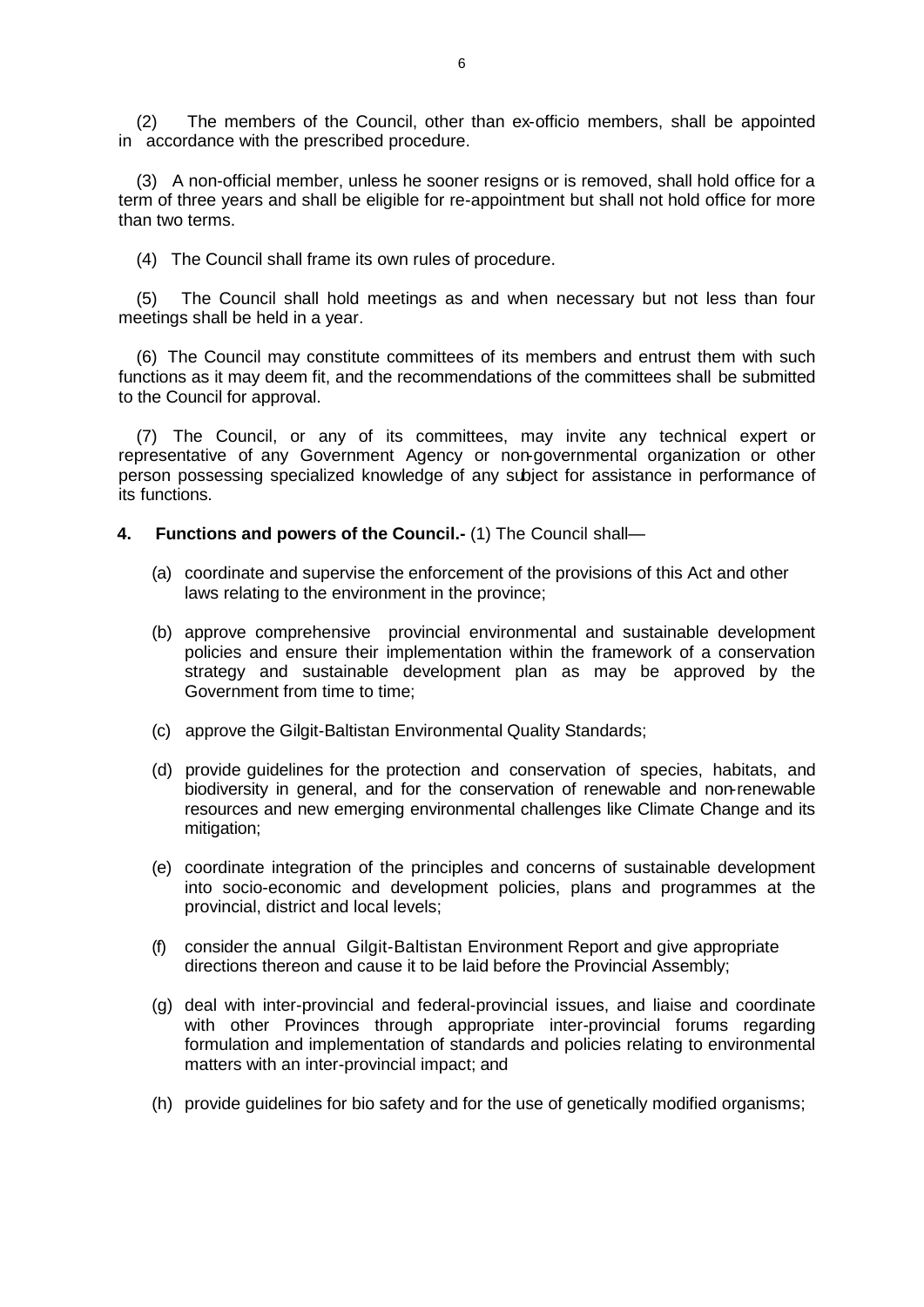#### **PART III**

#### **THE GILGIT-BALTISTAN ENVIRONMENTAL PROTECTION AGENCY**

#### **5. Establishment of the Gilgit-Baltistan Environmental Protection Agency.-** (1)

The Government shall, by notification in the Official Gazette, establish the Gilgit-Baltistan Environmental Protection Agency, to exercise the powers and perform the functions assigned to it under the provisions of this Act and the rules and regulations**.**

 (2) The Agency shall be headed by a Director who shall be appointed by the Government on such terms and conditions as it may determine.

 (3) The Agency shall have such administrative, technical and legal staff as the Government may specify, to be appointed in accordance with such procedure as may be prescribed.

 (4) The powers and functions of the Agency shall be exercised and performed by the Director.

(5) The Director may, by general or special order, delegate any of these powers and functions to staff appointed under sub-section (3).

 (6) For assisting the Agency in the discharge of its functions the Government shall establish Advisory Committees for various sectors and appoint as members thereof eminent representatives of the relevant sector, educational institutions, research institutes and non-governmental organizations.

- **6. Functions of the Agency.-** (1) The Agency shall
	- (a) administer and implement the provisions of this Act and the rules and regulations;
	- (b) prepare, in co-ordination with the appropriate Government Agency or local council and, in consultation with the concerned sectoral Advisory Committees where established, environmental policies for the approval of the Council;
	- (c) take all necessary measures for the implementation of the environmental policies approved by the Council;
	- (d) prepare and publish an annual Gilgit-Baltistan Environment Report on the state of the environment in the province;
	- (e) prepare or revise and establish the Gilgit-Baltistan Environmental Quality Standards with approval of the Council;

Provided that before seeking approval of the Council, the Agency shall publish the proposed Gilgit-Baltistan Environmental Quality Standards for public opinion in accordance with the prescribed procedure;

- (f) ensure enforcement of the Gilgit-Baltistan Environmental Quality Standards;
- (g) where the quality of ambient air, water, land or noise so requires, the Agency may, by notification in the Official Gazette:
	- (i) establish different standards for discharge or emission from different sources and for different areas and conditions as may be necessary:

Provided that where these standards are less stringent than the Gilgit-Baltistan Environmental Quality Standards; prior approval of the Council shall be obtained;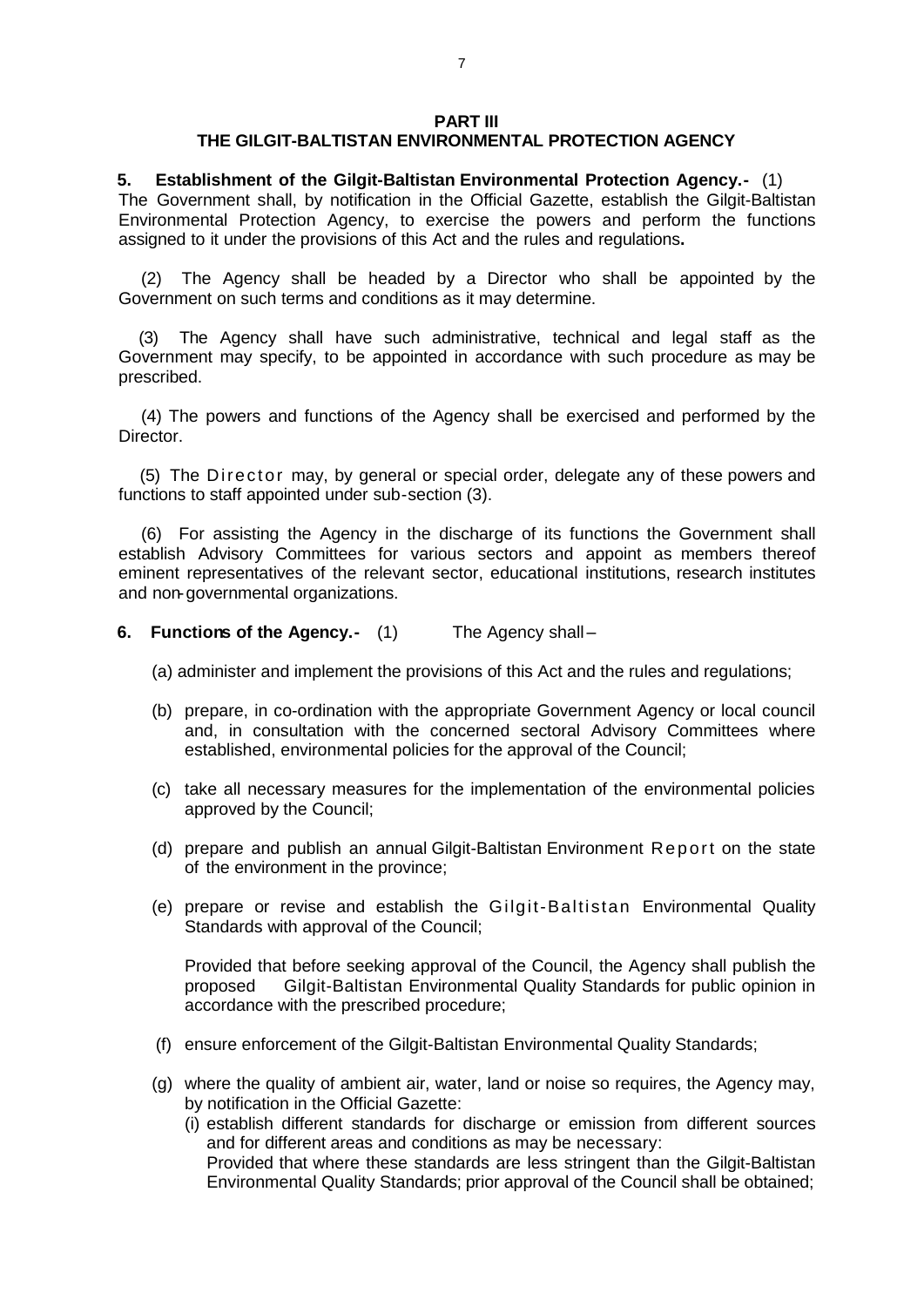- (ii) list areas, with the approval of the Council, in which any class of activities or projects shall not be carried out or shall only be carried out subject to certain specified safeguards;
- (h) establish systems and procedures for surveys, surveillance, monitoring, measurement, examination, investigation, research, inspection and audit to prevent and control pollution, and to estimate the costs of cleaning up pollution and rehabilitating the environment in various sectors;
- (i) take measures to promote research and the development of science and technology which may contribute to the prevention of pollution, the protection of the environment, and sustainable development;
- (j) issue licences for the consignment, handling, transport, treatment, disposal of, storage, handling or otherwise dealing with hazardous substances;
- (k) certify laboratories as approved laboratories for conducting tests and analysis and one or more research institutes as environmental research institutes for conducting research and investigation for the purposes of this Act;
- (l) identify the needs for and initiate legislation in various sectors of the environment;
- (m) provide assistance to relevant Federal and Provincial Government Agencies in the management of environment accidents and natural and environmental disasters;
- (n) render advice and assistance in environmental matters including such information and data available with it as may be required for carrying out the purposes of this Act:

Provided that the disclosure of such information shall be subject to the restrictions specified in Part XI (Access to Information);

- (o) within ninety days of the end of the financial year, prepare and publish an Annual Report regarding activities of the Agency during that financial year, summary of which shall be appended with the Gilgit-Baltistan Environment Report mentioned in clause (d) above;
- (p) assist Government Agencies, local councils, local authorities and other persons to implement schemes for the proper disposal of wastes so as to ensure compliance with the Gilgit-Baltistan Environmental Quality Standards;
- (q) provide information and guidance to the public on environmental matters;
- (r) recommend environmental courses, topics, literature and books for incorporation in the curricula and syllabi of educational institutions;
- (s) promote public education and awareness of environmental issues through mass media and other means including seminars and workshops;
- (t) establish and maintain mechanisms, including its own website, to disseminate information, subject to the provisions of this Act, regarding policies, plans and decisions of the Government, the Council and the Agency, relating to the environment;
- (u) specify safeguards for the prevention of accidents and disasters which may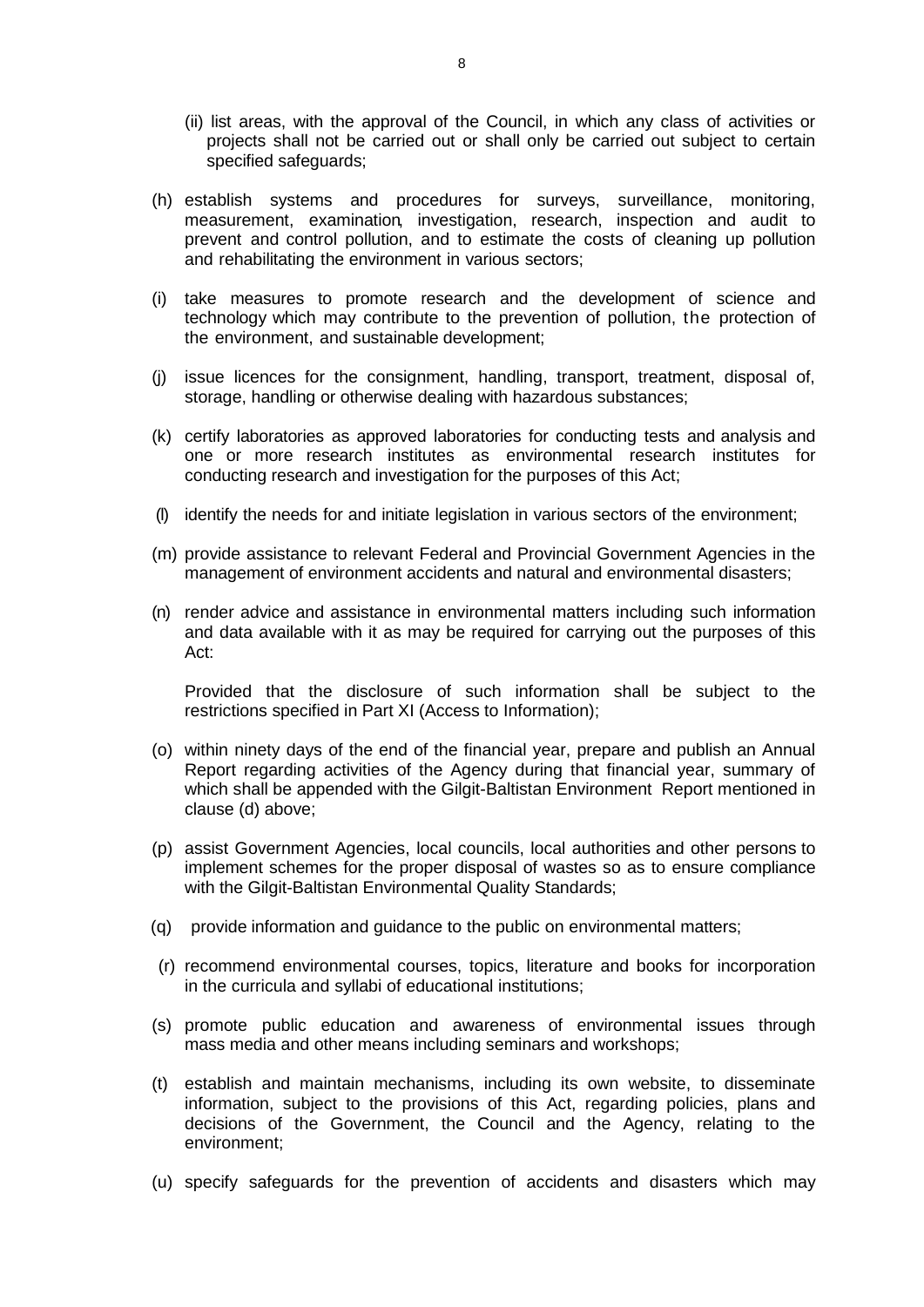cause pollution, collaborate with the concerned persons in the preparation of contingency plans for control of such accidents and disasters, and co-ordinate implementation of such plans;

- (v) review and approve mitigation plans and give guidance and directions, where necessary, relating to clean up operations ordered under this Act;
- (w) encourage the formation and working of non-governmental organizations, community organizations and village organizations to prevent and control pollution and promote sustainable development;
- (x) take or cause to be taken all necessary measures for the protection, conservation, rehabilitation and improvement of the environment, prevention and control of pollution and promotion of sustainable development; and
- (y) Perform any function that the Council may assign to it.
- (2) The Agency may—
	- (a) undertake inquiries or investigation into environmental issues, either of its own accord or upon complaint from any person or organization;
	- (b) request any person to furnish any information or data relevant to its functions;
	- (c) initiate, with the approval of the Government and Federal Government, requests for foreign assistance in support of the purposes of this Act and enter into arrangements with foreign agencies or organizations for the exchange of material or information and participate in international seminars or meetings;
	- (d) recommend to the Government and the Council, the adoption of financial and fiscal programmes, schemes or measures for achieving environmental objectives and goals and the purposes of this Act, including —
		- (i) taxes, duties, cesses and other levies; and
		- (ii) incentives, prizes, awards, rewards, subsidies, tax exemptions, rebates and depreciation allowances;
	- (e) establish and maintain laboratories to help in the performance of its functions under this Act and to conduct research in various aspects of the environment and provide or arrange necessary assistance for the establishment of similar laboratories in the private sector; and
	- (f) arrange, in accordance with such procedure as may be prescribed, financial assistance for projects designed to facilitate the discharge of its functions.
- **7. Powers of the Agency.-** Subject to the provisions of this Act, the Agency may—
	- (a) appoint, with the approval of the Government and in accordance with such procedures as may be prescribed, such advisers, experts and consultants as it considers necessary for the efficient performance of its functions on such terms and conditions as it may deem fit;
	- (b) summon and enforce the attendance of any person and require him to supply any information or document needed for the conduct of any enquiry or investigation into any environmental issue;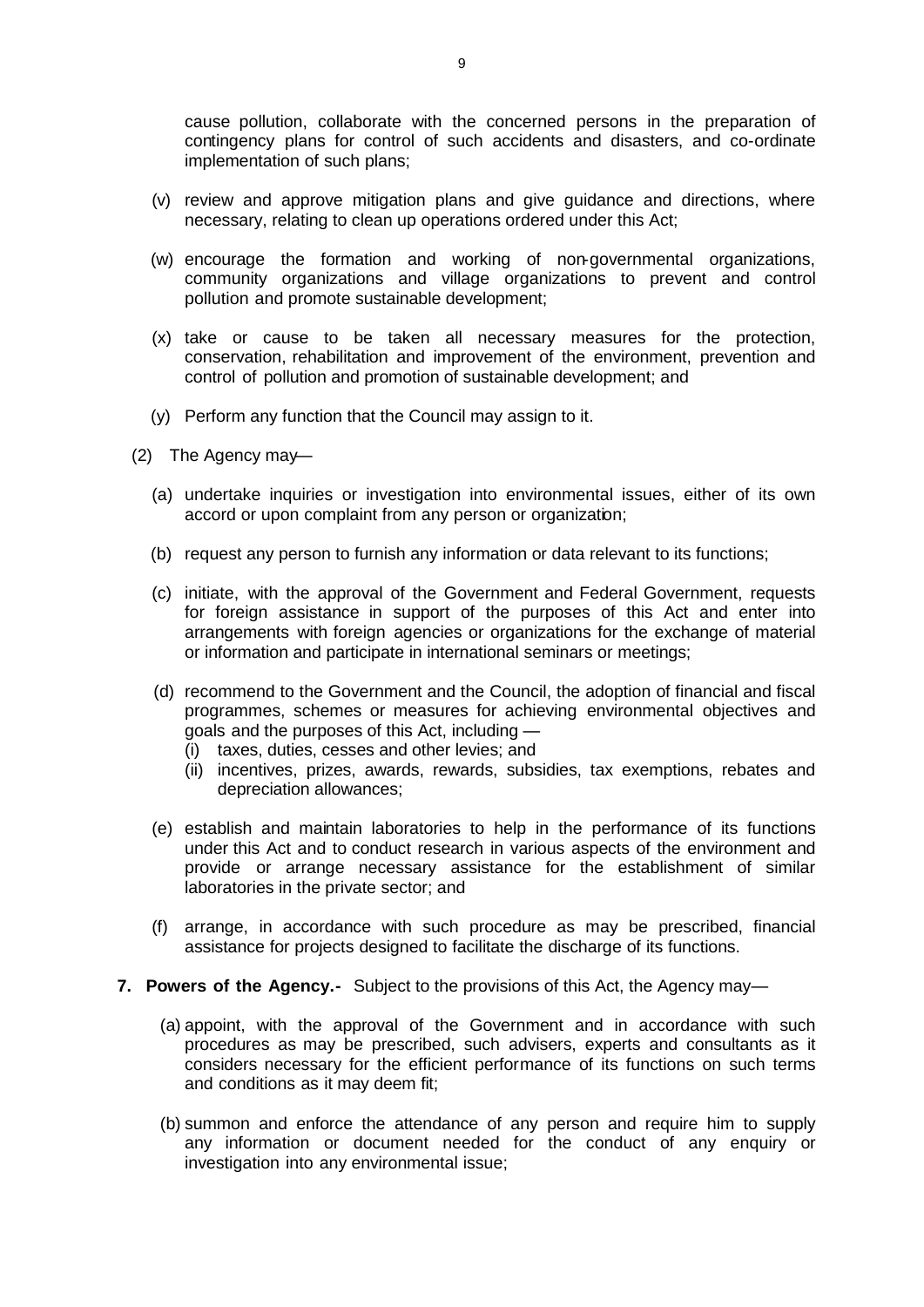- (c) enter and inspect and, under the authority of a search warrant issued by an Environmental Court or a Green Court, search at any reasonable time, any land, building, premises, vehicle or vessel or other place where or in which there are reasonable grounds to believe that an offence under this Act has been, or is being, committed;
- (d) take samples of any materials, products, articles or substances or of the effluent, wastes or air pollutants being discharged or emitted or of air, water or land in the vicinity of the discharge or emission;
- (e) arrange for the testing and analysis of samples at a certified laboratory;
- (f) confiscate any article used in the commission of the offence where the offender is not known or cannot be found within a reasonable time:

Provided that the powers under clauses  $(f)$ ,  $(g)$ ,  $(h)$   $(i)$ , and  $(i)$  shall be exercised in accordance with the provisions of the Code of Criminal Procedure, 1898 (Act V of 1898) or the rules and regulations and under the direction of the Environmental Court or a Green Court; and

 (g) establish the [—] Environmental Co-ordination Committee comprising the Director-General as its Chairman and such other persons as the Government shall appoint as its members to exercise such powers and perform such functions as shall be delegated or assigned to it by the Government for carrying out the purposes of this Act and for ensuring coordination among Government Agencies in implementation of environmental policies.

# **PART IV GILGIT-BALTISTAN SUSTAINABLE DEVELOPMENT FUND**

**8. Establishment of the Gilgit-Baltistan Sustainable Development Fund.-** (1) There shall be established a Gilgit-Baltistan Sustainable Development Fund.

 (2) The Gilgit-Baltistan Sustainable Development Fund shall be derived from the following sources, namely—

- (a) allocations and grants made or loans advanced by the Federal Government or the Government;
- (b) aid and assistance, grants, advances, donations and other non-obligatory funds received from foreign governments, national or international agencies, and nongovernmental organizations; and
- (c) contributions from private organizations and other persons.

 (3) The Gilgit-Baltistan Sustainable Development Fund shall be utilized, in accordance with such procedures as may be prescribed, for—

- (a) providing financial assistance to projects designed for the protection, conservation, rehabilitation and improvement of the environment, the prevention and control of pollution, the sustainable development of resources and for research in any specified aspect of the environment; and
- (b) any other purposes which, in the opinion of the Board, will help achieve environment objectives and the purposes of this Act.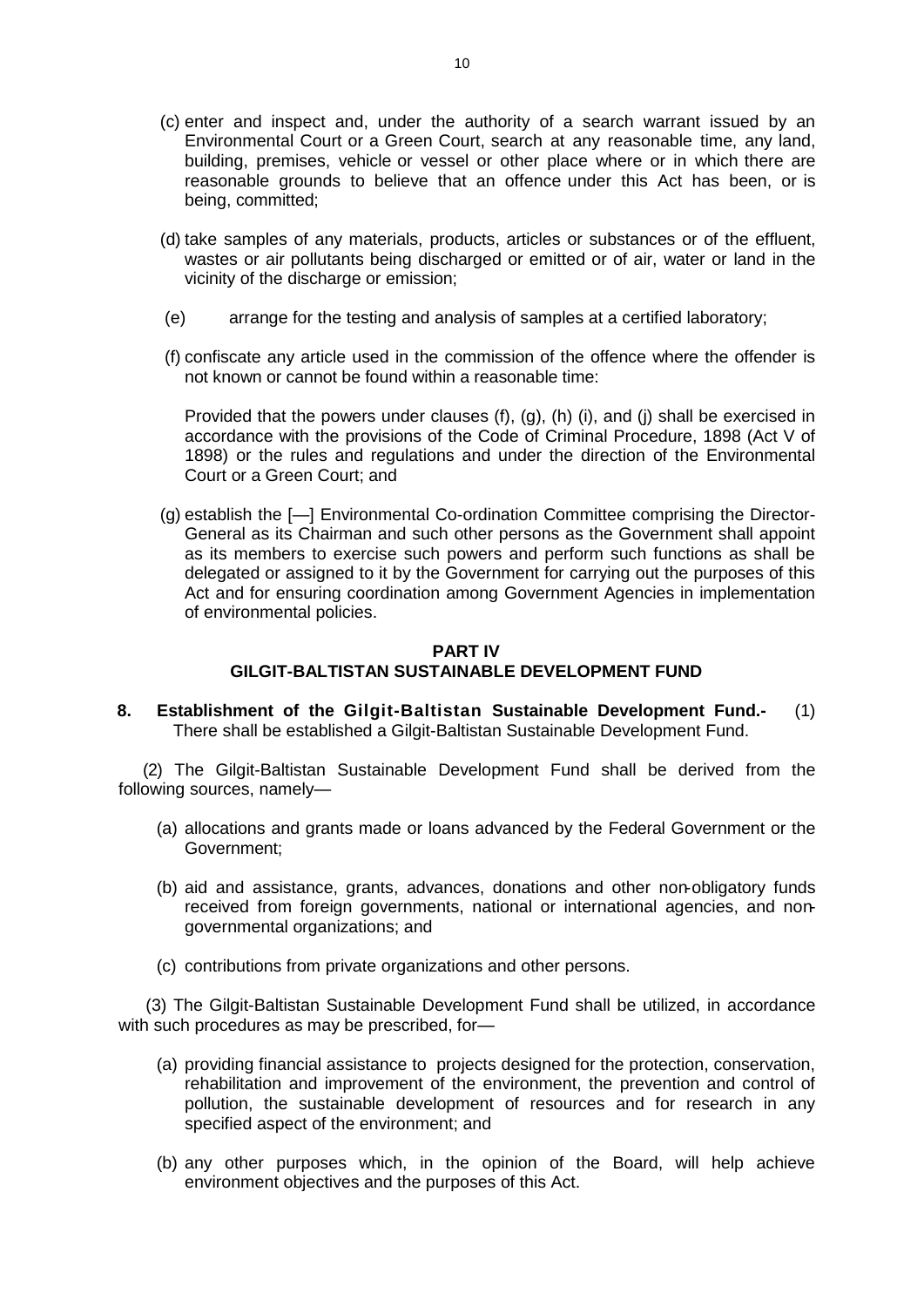**9. Management of the Gilgit-Baltistan Sustainable Development Fund.-** (1) The Gilgit-Baltistan Sustainable Development Fund shall be managed by a Board known as the Provincial Sustainable Development Fund Board consisting of-

| ,,,  | <b>UNICLOCUCIALY</b>                                                                                                                         | Chairperson                    |
|------|----------------------------------------------------------------------------------------------------------------------------------------------|--------------------------------|
| (ii  | The Secretaries of<br><b>Planning and Development Department</b><br><b>Finance Department</b><br>Forest, Wildlife and Environment Department | Ex-officio<br><b>Members</b>   |
| (iii | President Chamber of Commerce and Industry<br>One representative of NGOs                                                                     | Non-official<br><b>Members</b> |
| (iv  | Director of the Agency                                                                                                                       | Secretary/<br>Member/          |

(i) Chief Secretary

 (2) The members of the Board, other than ex-officio members, shall be appointed in accordance with the prescribed procedure.

 (3) A non-official member of the Board, unless he sooner resigns or is removed, shall hold office for a term of three years and shall be eligible for re-nomination, but shall not hold office for more than two terms.

(4) The Board shall frame its own rules of procedure.

 (5) In accordance with such procedures and such criteria as may be prescribed, the Board shall have the power to —

- (a) sanction financial assistance for eligible projects;
- (b) invest moneys held in the Gilgit-Baltistan Sustainable Development Fund in such profit-bearing Government bonds, saving schemes and securities as it may deem suitable; and
- (c) take such measures and exercise such powers as may be necessary for utilization of the Gilgit-Baltistan Sustainable Development Fund for the purposes specified in subsection (3) of section 8.

 (6) The Board shall constitute committees of its members to undertake regular monitoring of projects financed from the Gilgit-Baltistan Sustainable Development Fund and to submit progress reports to the Board which shall publish an Annual Report incorporating its annual audited accounts and performance evaluation based on the progress reports.

**10. Accounts**.- (1) The Agency shall maintain proper accounts of the G Gilgit-Baltistan Development Fund and other relevant records and prepare annual statement of accounts in such form as may be prescribed.

 (2) The accounts of the Gilgit-Baltistan Sustainable Development Fund shall be audited annually by the Auditor General of Gilgit-Baltistan.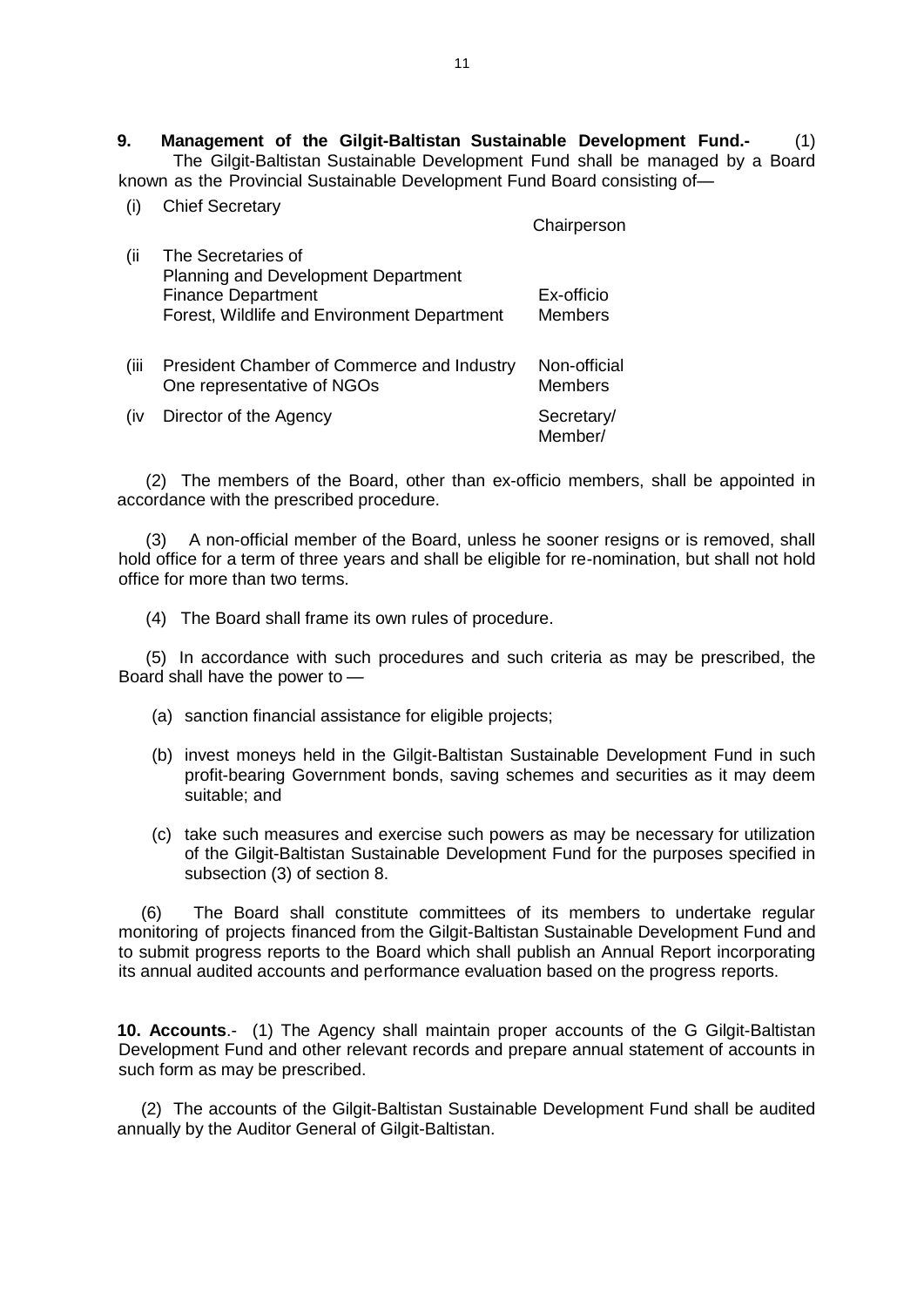#### **PART V PROHIBITIONS AND ENFORCEMENT**

#### **11. Prohibition of certain discharges or emissions.-**

Subject to the provisions of this Act and the rules and regulations, no person shall discharge or emit or allow the discharge or emission of any effluent or waste or air pollutant or noise in an amount, concentration or level which is in excess of the Gilgit-Baltistan Environmental Quality Standards or, where applicable, the standards established under sub-clause (i) of clause (g) of sub-section (1) of section 6.

**12. Pollution charge.-** (1) The Government may levy a pollution charge on any person who contravenes or fails to comply with the provisions of section 11, to be calculated at such rate, and collected in accordance with such procedure as prescribed in the rules**.**

 (2) Any person who pays the pollution charge levied under sub-section (1) shall not be charged with an offence with respect to that contravention or failure;

 (3) The provisions of sub-section (1) shall not be applicable on any person against whom a pollution charge has been earlier levied.

**13. Handling of hazardous substances**.- Subject to the provisions of this Act, no person shall generate, collect, consign, transport, treat, dispose of, store, handle or otherwise use or deal with any hazardous substance except—

- (a) under a licence issued by the Agency and in such manner as may be prescribed; or
- (b) in accordance with the provisions of any other law, rule, regulation or notification for the time being in force, or of any international treaty, convention, protocol, code, standard, agreement or other instrument to which Pakistan is a party

. **14. Prohibition of import of hazardous waste.-** No person shall import hazardous waste into Gilgit-Baltistan.

**15. Regulation of motor vehicles.-** (1) Subject to the provisions of this Act, and its rules and regulations, no person shall operate a motor vehicle from which air pollutants or noise are being emitted in an amount, concentration or level which is in excess of the Gilgit-Baltistan Environmental Quality Standards or, where applicable, the standards established under sub-clause (i) of clause (g) of sub-section (1) of section 6.

 (2) For ensuring compliance with the standards mentioned in sub-section (1), the Agency may direct that any motor vehicle or class of vehicles shall install such pollution control devices or other equipment or use such fuels or undergo such maintenance or testing as may be prescribed.

 (3) Where a direction has been issued by the Agency under subsection (2) in respect of any motor vehicles or class of motor vehicles, no person shall operate any such vehicle till such direction has been complied with.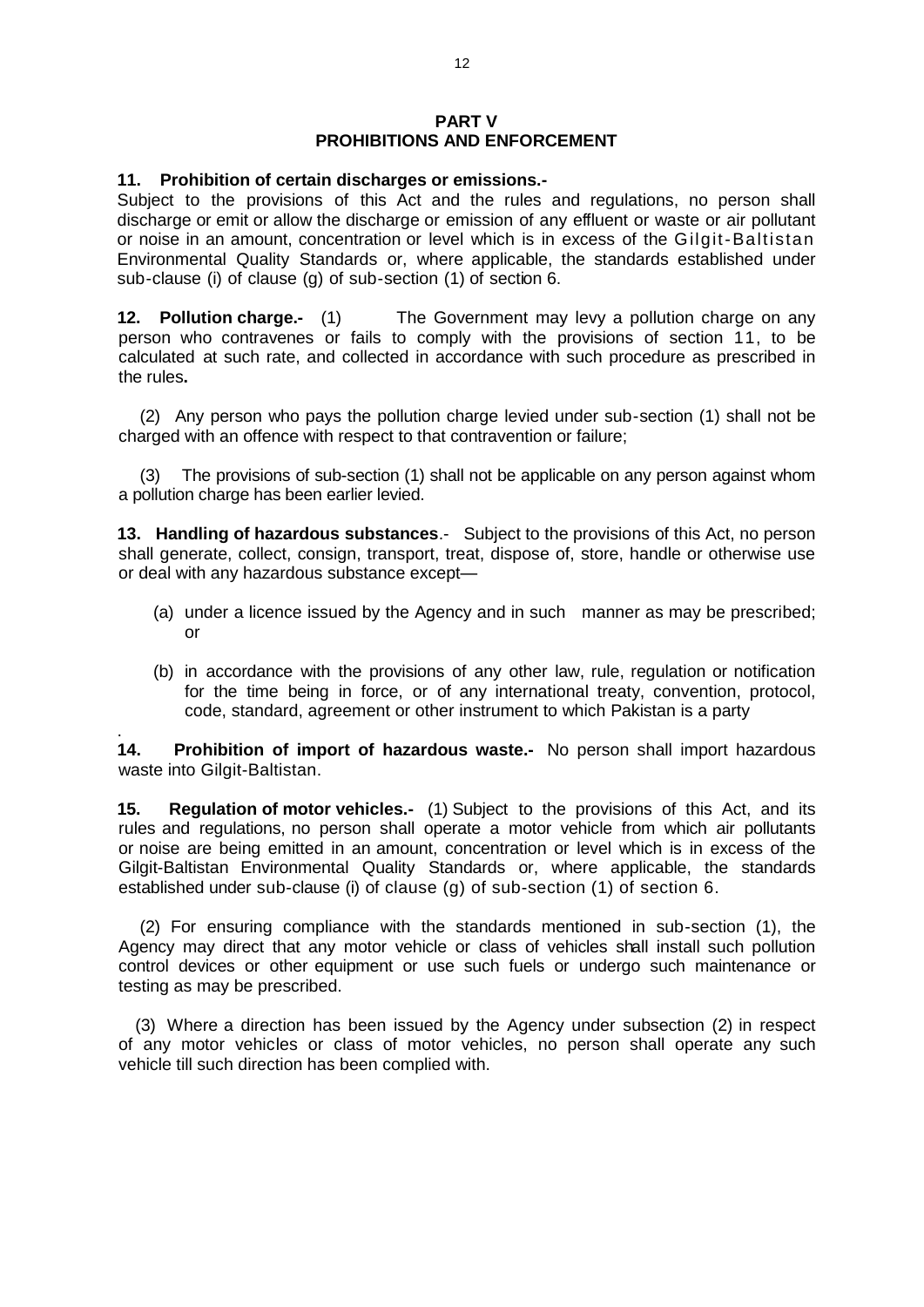# **PART VI ENVIRONMENTAL EXAMINATIONS AND ASSESSMENTS**

**16. Initial environmental examination and environmental impact assessment.-** (1) No proponent of a project shall commence construction or operation unless he has filed with the Agency an initial environmental examination or environmental impact assessment, and has obtained from the Agency approval in respect thereof.

- (2) The Agency shall
	- (a) review the initial environmental examination and accord its approval, subject to such terms and conditions as it may prescribe, or require submission of an environmental impact assessment by the proponent; or
	- (b) review the environmental impact assessment and accord its approval subject to such terms and conditions as it may deem fit to impose or require that the environmental impact assessment be re-submitted after such modifications as may be stipulated or decline approval of the environmental impact assessment as being contrary to environmental objectives.

 (3) Every review of an environment impact assessment shall be carried out with public participation and, subject to the provisions of this Act, after full disclosure of the particulars of the project.

 (4) The Agency shall communicate its approval or otherwise within a period of four months from the date that the initial environmental examination or environmental impact assessment is filed complete in all respects in accordance with the regulations, failing which the initial environmental examination or, as the case may be, the environmental impact assessment shall be deemed to have been approved, to the extent to which it does not contravene the provisions of this Act and the rules and regulations:

Provided that the Government may in a particular case and for reasons to be communicated to the Agency in writing, extend the aforementioned period of four months if the nature of the project so warrants.

 (5) The provisions of sub-sections (1), (2), (3) and (4) shall apply to such categories of projects and in such manner as may be prescribed:

Provided that no examination or assessment of a project shall be carried out by a person with a financial interest in the project.

 (6) The Agency shall maintain separate registers for initial environmental examination and environmental impact assessment projects, which shall contain brief particulars of each project and a summary of decisions taken thereon, and which shall be open to inspection by the public at all reasonable hours and the disclosure of information in such registers shall be subject to the provisions of this Act.

**17. Strategic environmental assessment**.- (1) All Government Agencies, local councils and local authorities responsible for formulating policies, legislation, plans, programmes and donor driven initiatives by NGO's and also plans and programmes of private sector shall, before submitting the same to the competent authority for approval, forward to the provincial Environment Protection Department a strategic environment assessment containing —

(a) description of the objectives and features of the proposed policy, legislation, plan or programme that are in consonance with the principles of sustainable development;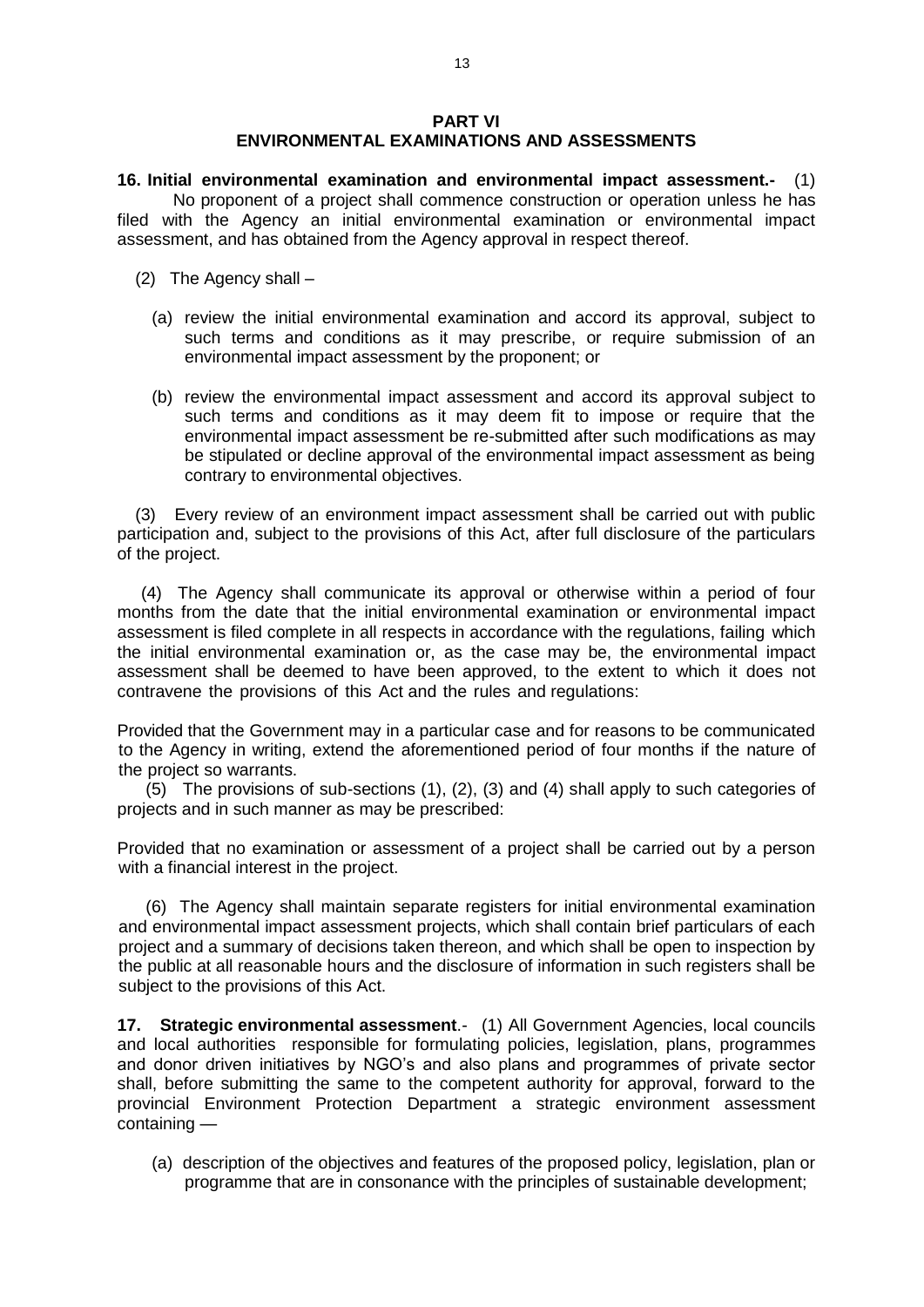- (b) assessment of the adverse environmental effects, if any, likely to be caused during implementation of the policy, legislation, plan or programme along with proposed preventive, mediatory and compensatory measures;
- (c) analysis of possible alternatives: and
- (d) identification of those components of the policy, legislation, plan or programme, if any, in respect of which separate environmental impact assessment will be carried out in due course.

 (2) The Environment Protection Department shall, in consultation with the Agency, the concerned Government Agencies and sectoral Advisory Committees where established, review the strategic environment assessment, within 40 days of its filing, and prepare a report containing its comments and recommendations in respect thereof which shall be forwarded to the initiating Government Agency, local council or local authority and duly considered by it and the competent authority before approval or otherwise of the proposed policy, legislation, plan or programme.

 (3) The provisions of sub-sections (1), and (2) shall apply to such categories of policies, plans and programmes and in such manner as may be prescribed.

**18. Environmental monitoring.-** (1) The Agency shall carry out or arrange environmental monitoring of all projects in the province in respect of which it has approved an environmental impact assessment to determine whether the actual environmental impact exceeds the level predicted in the assessment or whether the conditions of the approval are being complied with.

 (2) For purposes of sub-section (1), the Agency may require the person in charge of a project to furnish such information as it may specify pertaining to the environmental impact of the project, including data regarding:

- (a) discharge of effluents and waste and emissions of air pollutants and noise from the project on daily, weekly, monthly or annual basis;
- (b) ambient quality of the air, water and soil before, during and after construction, and during operation, of the project.

 (3) On review of the data collected by it and information provided , the Agency may issue such directions to the person in charge as it may consider necessary to ensure compliance with the conditions of the approval.

**19. Environmental audit.-** (1) The Agency may from time to time require the person in charge of a project to furnish, within such period as may be specified, an environmental audit report containing a comprehensive review of the environmental impact of the project.

- (2) The environmental audit report of a project shall include:
	- (a) analysis of the predicted qualitative and quantitative impact of the project as compared to the actual impact;
	- (b) evaluation of the efficacy of the preventive, mediatory and compensatory measures taken with respect to the project; and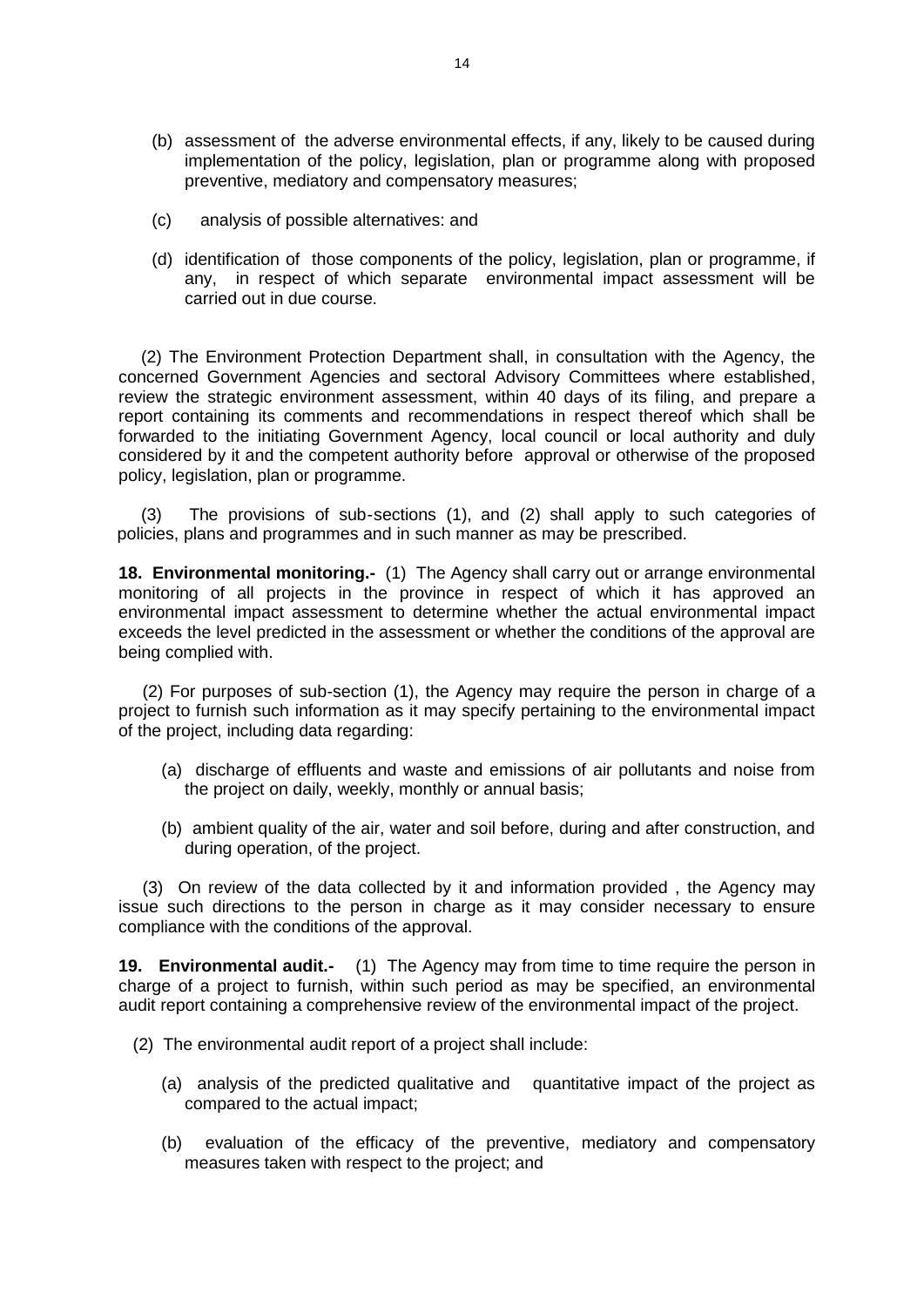(c) recommendations for further minimizing or mitigating the adverse environmental impact of the project.

 (3) Based on its review of the environmental audit report, the Agency may, after giving the person in charge of the project an opportunity of being heard, direct that specified mediatory and compensatory measures be adopted within a specified time period and may also, where necessary, modify the approval granted by it under section 16.

 (4) The provisions of sub-sections (1), (2) and (3) shall apply to such categories of projects and in such manner as may be prescribed.

# **PART VII ENVIRONMENTAL PROTECTION ORDER**

**20. Environmental Protection Order***.-* (1) Where the Agency is satisfied that the discharge or emission of any effluent, waste, air pollutant or noise, or the disposal of waste, or the handling of hazardous substances, or any other act or omission is likely to occur, or is occurring, or has occurred, in violation of any provision of this Act, the rules or regulations or of the conditions of a licence, or is likely to cause, or is causing or has caused an adverse environmental effect, the Agency may, after giving the person responsible for such discharge, emission, disposal, handling, act or omission an opportunity of being heard, by order direct such person to take such measures as the Agency may consider necessary within such period as may be specified in the order

 (2) In particular and without prejudice to the generality of the foregoing power, such measures may include —

.

- (a) immediate stoppage, preventing, lessening or controlling the discharge, emission, disposal, handling, act or omission, or to minimize or remedy the adverse environmental effect;
- (b) installation, replacement or alteration of any equipment or thing to eliminate, control or abate on a permanent or temporary basis, such discharge, emission, disposal, handling, act or omission;
- (c) action to remove or otherwise dispose of the effluent, waste, air pollutant, noise, or hazardous substances; and
- (d) action to restore the environment to the condition existing prior to such discharge, disposal, handling, act or omission, or as close to such condition as may be reasonable in the circumstances, to the satisfaction of the Agency.

 (3) Where the person, to whom directions under sub-section (1) are given, does not comply therewith, the Agency may, in addition to the proceedings initiated against him under this Act and its rules and regulations, itself take or cause to be taken such measures specified in the order as it may deem necessary and may recover the reasonable costs of taking such measures from such person as arrears of land revenue.

 (4) Notwithstanding the provisions of sub-section (1), in an emergency situation where, for reasons to be recorded, the Agency is satisfied that the discharge or emission of any effluent, waste, air pollutant or noise, or the disposal of waste, or the handling of hazardous substances, or any other act or omission is likely to occur, or is occurring, or has occurred, in violation of the provisions of this Act and that circumstances of the case warrant immediate action in the public interest, it may pass an ad-interim order of the nature described in sub-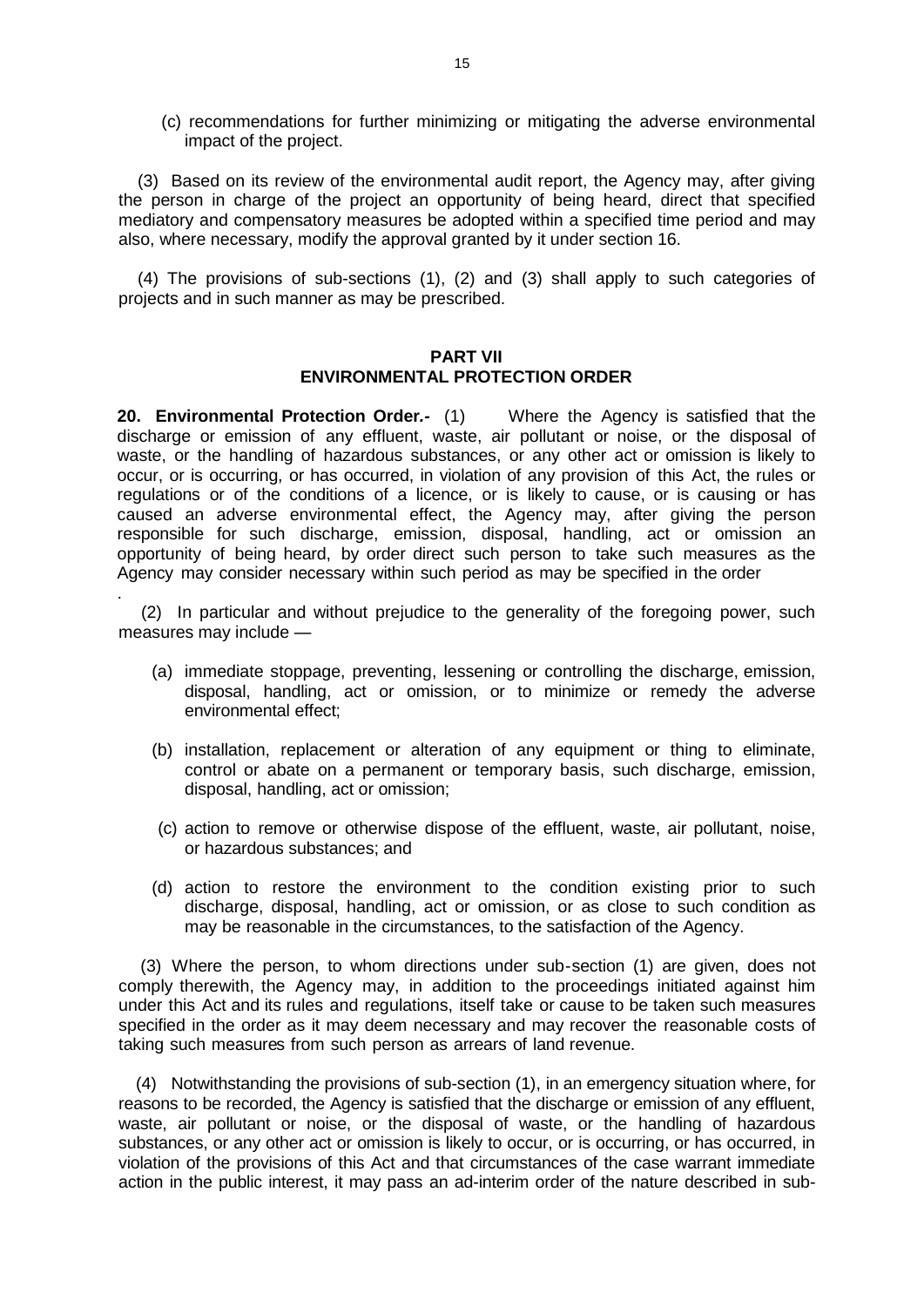sections (1) and (2) and provide the person affected an opportunity of hearing at the earliest practicable date.

# **PART VIII OFFENCES AND PENALTIES**

**21. Penalties.-** (1) Whoever contravenes or fails to comply with the provisions of sections 11,14, 16 and 20 or any order passed issued there under shall be punishable with a fine which may extend to one million Rupees, and in the case of a continuing contravention or failure, with an additional fine which may extend to one thousand Rupees for every day during which such contravention or failure continues:

Provided that if the contravention of the provisions of section 11 also constitutes a contravention of the provisions of section 15, such contravention shall be punishable under sub-section (2).

 (2) Whoever contravenes or fails to comply with the provisions of section 13 or 15 or any rule or regulation or conditions of any license, any order or direction, issued by the Council or by the Agency, shall be punishable with a fine which may extend to one hundred thousand rupees, and in case of continuing contravention or failure with an additional fine which may extend to five hundred rupees for every day during which such contravention continues.

 (3) Where an accused has been convicted of an offence under sub-sections (1) and (2), the Environmental Court and Green Court shall, in passing sentence, take into account the extent and duration of the contravention or failure constituting the offence and the attendant circumstances.

 (4) Where an accused has been convicted of an offence under sub-sections (1) and (2) and the Environmental Court is satisfied that as a result of the commission of the offence monetary benefits have accrued to the offender, the Environmental Court may order the offender to pay, in addition to the fines under sub-sections (1) and (2), further additional fine commensurate with the amount of the monetary benefits.

 (5) Where an accused has been convicted of an offence under sub-section (1) or (2), the Environmental Court or Green Court, as the case may be, shall endorse a copy of the order of conviction to the concerned trade or industrial association, if any, or the Gilgit-Baltistan Chamber of Commerce and Industry or the Federation of Pakistan Chambers of Commerce and Industry.

 (6) Where a person convicted under sub-section (1) or sub-section (2) had been previously convicted for any contravention of this Act and its rules or regulations, the Environmental Court or Green Court, as the case may be, may, in addition to the punishment awarded thereunder —

- (a) sentence him to imprisonment for a term that may extend up to two years;
- (b) order the closure of the factory;
- (c) order confiscation of the facility, machinery and equipment, vehicle or substance, record, document or other object used or involved in contravention of the provisions of the Act;
- (d) order such person to restore the environment at his own cost, to conditions existing prior to the contravention or as close to such conditions as may be reasonable in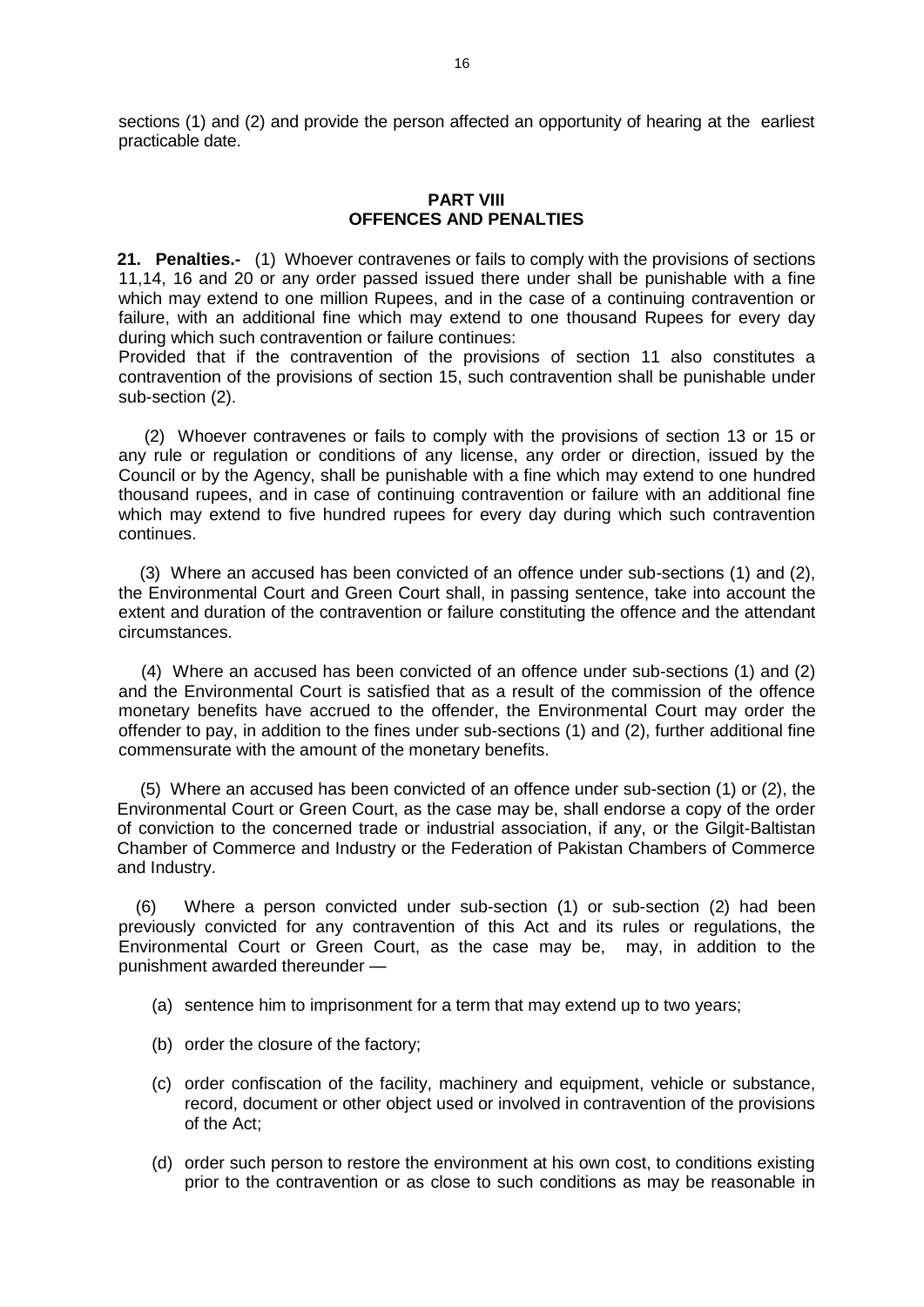the circumstances to the satisfaction of the Agency; and

 (e) order that compensation be paid to any person or persons for any loss, or damage to their health or property suffered by such contravention.

 (7) The Director or an officer generally or specially authorised by him in this behalf may, on the application of the accused, compound an offence under this Act with the permission of the Environmental Court or Green Court in accordance with such procedure as may be prescribed.

 (8) Where the Director is of the opinion that a person had contravened any provision of this Act, he may, subject to the rules, by notice in writing to that person require him to pay to the Agency an administrative penalty in the amount set out in the notice for each day the contravention continues; and a person who pays an administrative penalty for a contravention shall not be charged under this Act with an offence in respect of such contravention.

 (9) The provisions of sub-sections (6) and (7) shall not apply to a person who has been previously convicted of offence or who has compounded an offence under this Act or who has paid an administrative penalty for a contravention of any provision of this Act.

**22. Offences by bodies corporate.-** Where any contravention of this Act has been committed by a body corporate, and it is proved that such offence has been committed with the consent or connivance of, or is attributed to any negligence on the part of, any director, partner, manager, secretary or other Officer of the body corporate, such director, partner, manager, secretary or other officer of the body corporate, shall be deemed guilty of such contravention along with the body corporate and shall be punished accordingly:

Provided that in the case of a company as defined under the Companies Ordinance, 1984 (XLVII of 1984), only the Chief Executive as defined in the said Ordinance shall be liable under this section.

*Explanation*.— For the purposes of this section, "body corporate" includes a firm, association of persons and a society registered under the Societies Registration Act, 1860 (XXI of 1860), or under the Co-operative Societies Act, 1925 (VII of 1925).

**23. Offences by Government Agencies, local authorities or local councils.-** Where any contravention of this Act has been committed by any Government Agency, local authority or local council, and it is proved that such contravention has been committed with the consent or connivance of, or is attributable to any negligence on the part of, the Head or any other officer of the Government Agency, local authority or local council, such Head or other officer shall also be deemed guilty of such contravention along with the Government Agency, local authority or local council and shall be liable to be proceeded against and punished accordingly**.**

# **PART IX ENVIRONMENTAL COURTS AND GREEN COURTS**

**24. Environmental Court.-** (1) The Government may, by Notification in the Official Gazette, establish as many Environmental Courts as it considers necessary and, where it establishes more than one Environmental Court, it shall specify territorial limits within which, or the class of cases in respect of which, each one of them shall exercise jurisdiction under this Act.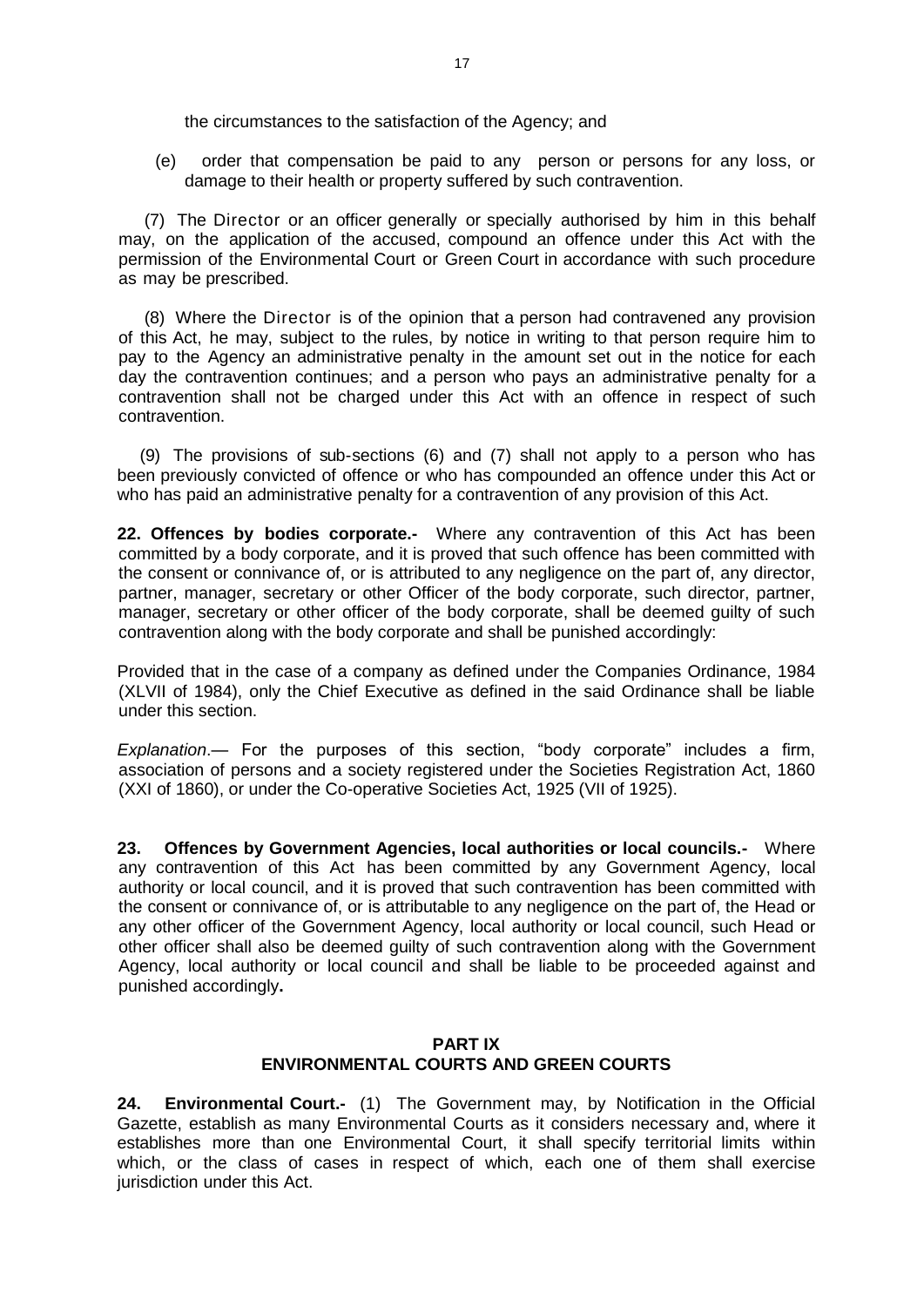(2) An Environmental Court shall consist of a Chairperson who is, or has been, or is qualified for appointment as a Judge of the Session Court to be appointed after consultation with the Chief Justice of the Chief Court and two members to be appointed by the Government, of which at least one shall be a technical member with suitable professional qualifications and experience in the environmental field as may be prescribed.

 (3) For every sitting of the Environmental Court, the presence of the Chairperson and not less than one Member shall be necessary.

 (4) A decision of an Environmental Court shall be expressed in terms of the opinion of the majority of its members, including the Chairperson, or if the case has been decided by the Chairperson and only one of the members and there is a difference of opinion between them, the decision of the Environmental Court shall be expressed in terms of the opinion of the Chairperson.

 (5) An Environmental Court shall not, merely by reason of a change in its composition, or the absence of any member from any sitting, be bound to recall and rehear any witness who has given evidence, and may act on the evidence already recorded by, or produced, before it.

 (6) An Environmental Court may hold its sittings at such places within its territorial jurisdiction as the Chairperson may decide.

 (7) No act or proceeding of an Environmental Court shall be invalid by reason only of the existence of a vacancy in, or defect in the constitution, of, the Environmental Court.

The terms and conditions of service of the Chairperson and members of the Environmental Court shall be such as may be prescribed.

**25. Jurisdiction and powers of Environmental Courts.-** (1) An Environmental Court shall exercise such powers and perform such functions as are, or may be, conferred upon or assigned to it by or under this Act or the rules and regulations.

 (2) All contraventions punishable under sub-section (1) of section 21 shall exclusively be triable by an Environmental Court.

 (3) An Environmental Court shall not take cognizance of any offence triable under sub-section (2) except on a complaint in writing by—

- (a) the Agency or any Government Agency or local council; and
- (b) any aggrieved person, who has given notice of not less than thirty days to the Agency, of the alleged contravention and of his intention to make a complaint to the Environment Court.

 (4) In exercise of its criminal jurisdiction, the Environmental Court shall have the same powers as are vested in Court of Session under the Code of Criminal Procedure, 1898 (Act V of 1898).

 (5) In exercise of the appellate jurisdiction under section 26 the Environmental Court shall have the same powers and shall follow the same procedure as an appellate court in the Code of Civil Procedure, 1908 (Act V of 1908).

(6) In all matters with respect to which no procedure has been provided for in this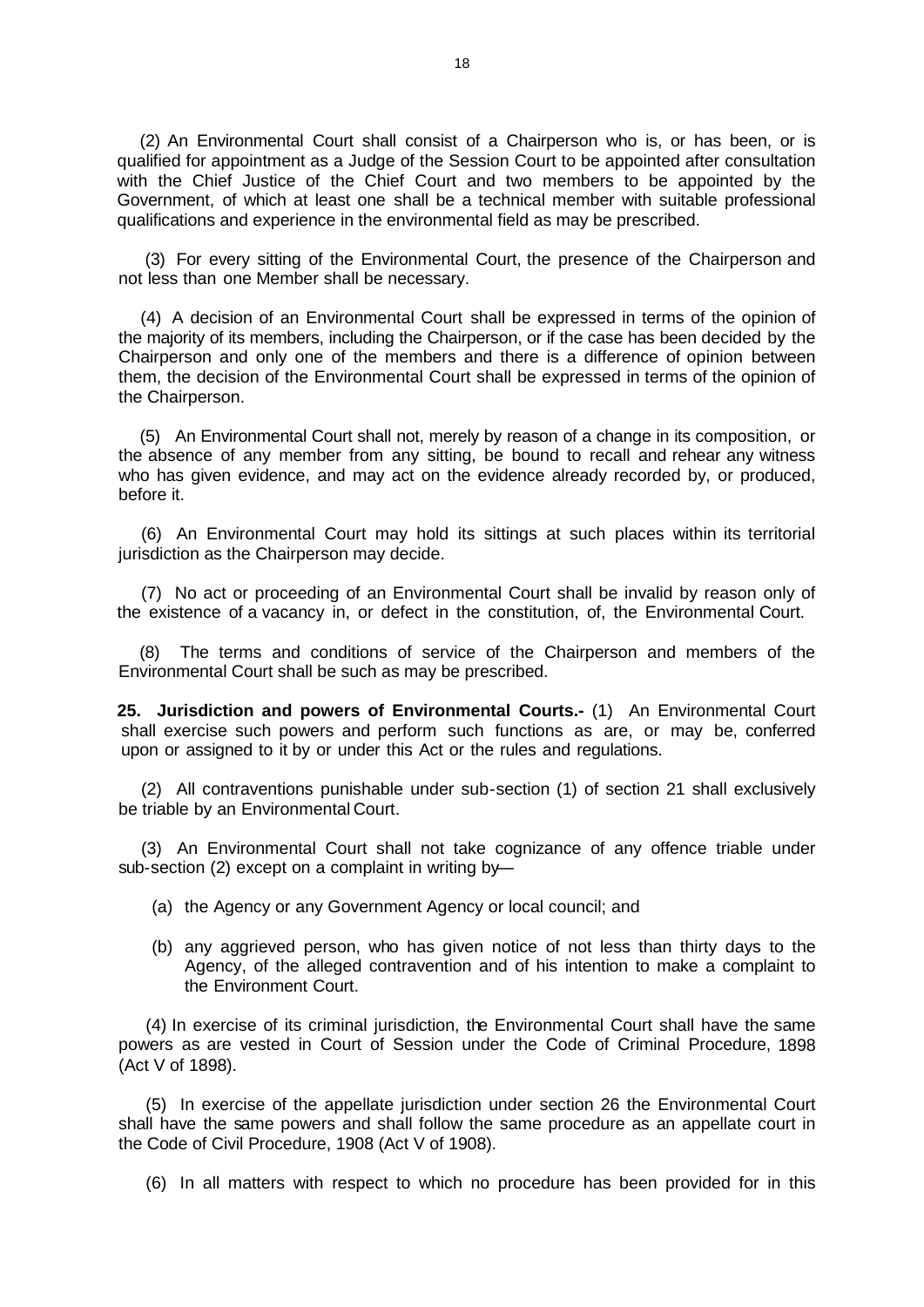Act, the Environmental Court shall follow the procedure laid down in the Code of Civil Procedure, 1908 (Act V of 1908).

 (7) An Environmental Court may, on application filed by any officer duly authorised in this behalf by the Director, issue bailable warrant for the arrest of any person against whom reasonable suspicion exists, of his having been involved in contravention punishable under sub-section (1) of Section 21:

Provided that such warrant shall be applied for, issued and executed in accordance with the provisions of the Code of Criminal Procedure, 1898 (Act V of 1898):

Provided further that if the person arrested executes a bond with sufficient sureties in accordance with the endorsement on the warrant he shall be released from custody, failing which he shall be taken or sent without delay to the officer in-charge of the nearest police station.

 (8) All proceedings before the Environmental Court shall be deemed to be judicial proceedings within the meaning of section 193 and 228 of the Pakistan Penal Code (Act XLV of 1860), and the Environmental Court shall be deemed to be a court for the purpose of section 480 and 482 of the Code of Criminal Procedure, 1898 (Act V of 1898).

 (9) No court other than an Environmental Court shall have or exercise any jurisdiction with respect to any matter to which the jurisdiction of an Environmental Court extends under this Act and the rules and regulations.

 (10) Where the Environmental Court is satisfied that a complaint made to it under subsection (3) is false and vexatious to the knowledge of the complainant, it may, by an order, direct the complainant to pay to the person complained against such compensatory costs which may extend to one hundred thousand rupees.

**26. Appeals to the Environmental Court.-** (1) Any person aggrieved by any order or direction of the Agency under any provision of this Act or the rules or regulations may prefer an appeal with the Environmental Court within thirty days of the date of communication of the impugned order or direction to such person.

 (2) An appeal to the Environmental Court shall be in such form, contain such particulars and be accompanied by such fees as may be prescribed.

**27. Appeals from orders of the Environmental Court.-** (1) Any person aggrieved by any final order or by any sentence of the Environmental Court passed under this Act may, within thirty days of communication of such order or sentence, prefer an appeal to the Chief Court.

 (2) An appeal under sub-section (1) shall be heard by the Green Division Bench of the Chief Court.

.

**28. Jurisdiction of Green Courts.-** (1) Notwithstanding anything contained in the Code of Criminal Procedure, 1898 (Act V of 1898), or any other law for the time being in force, but subject to the provisions of this Act, all contraventions punishable under subsection (2) of section 21 shall exclusively be triable by the Green Courts designated as such by the Chief Court.

 (2) A Green Court shall be competent to impose any punishment specified in subsections (2) and (4) of section 21.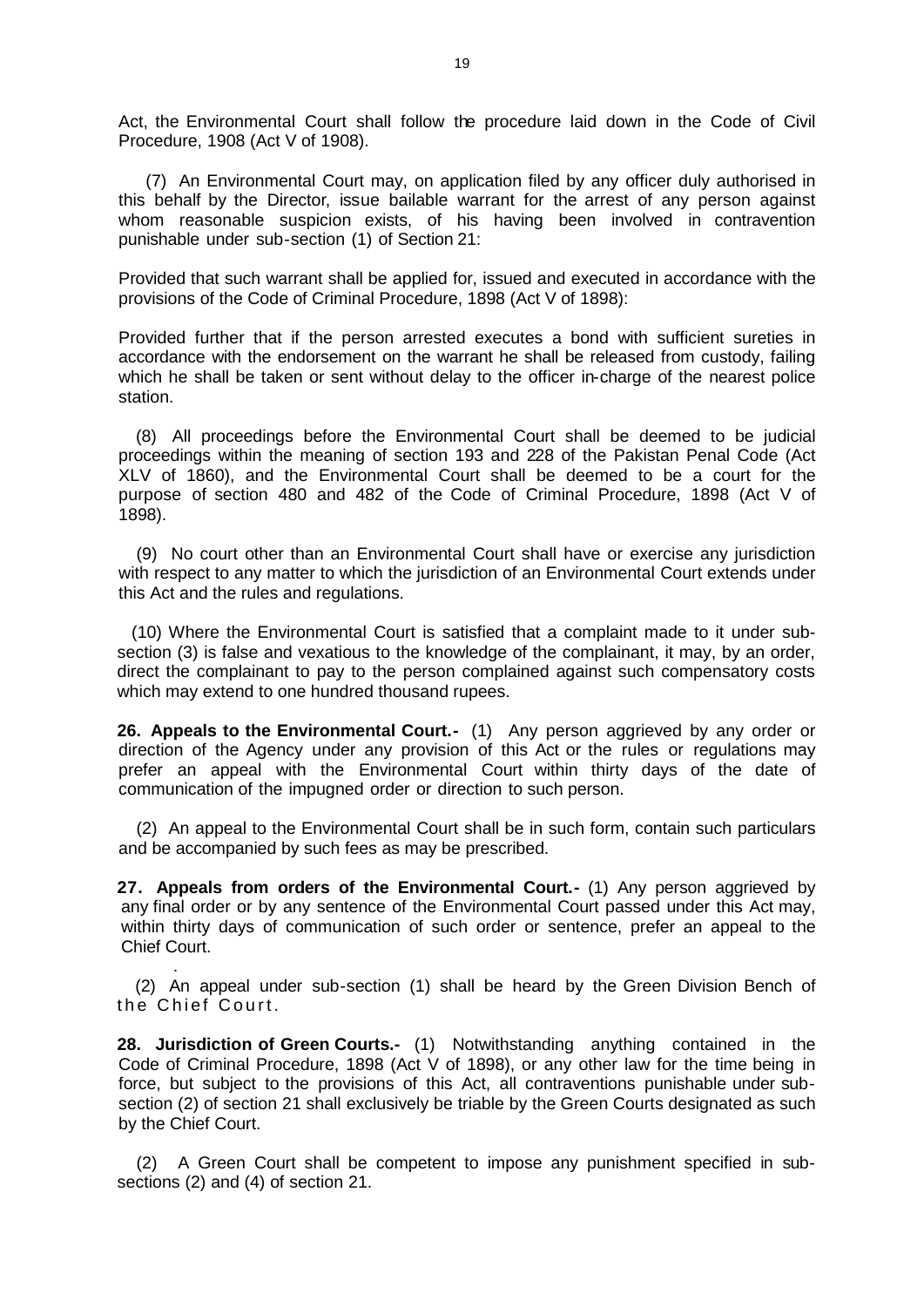(3) A Green Court shall not take cognizance of an offence triable under sub-section (1) except on a complaint in writing by—

- (a) the Agency or a Government Agency or local council; and
- (b) any aggrieved person.

**29. Appeals from orders of the Green Courts.-** Any person aggrieved by any final order or sentence passed by a Green Court under section 28 may, within thirty days from the date of the communication of such order or sentence, appeal to the Supreme Appellate Court, whose decision thereon shall be final.

# **PART X PUBLIC PARTICIPATION**

**30. Public participation.-** (1) The Agency shall cause relevant details of any proposed project regarding which an Environmental Impact Assessment has been received to be published, along with an invitation to the public to furnish their comments thereon within a specified period.

 (2) In accordance with such procedure as may be prescribed, the Agency shall hold public hearings to receive additional comments and hear oral submissions.

 (3) All comments received under sub-sections (1) and (2) shall be duly considered by the Agency while reviewing the environmental impact assessment or strategic impact assessment, and decision or action taken thereon shall be communicated to the persons who have furnished the said comments.

 (4) On direction of the Environment Protection Department, the Agency shall act in accordance with the provisions of subsections (1) and (2) in respect of any proposed policy, legislation, plan , or programme in respect of which a strategic environmental assessment has been received and shall forward all comments received in this regard to the Environment Protection Department, which shall duly consider the same before finalizing its report under section 17.

# **PART XI ACCESS TO INFORMATION**

**31. Access to information.-** Every citizen shall have the right to obtain from any Government Agency any information pertaining to the environment in the possession of such Government Agency, including information regarding an initial environmental examination or environmental impact assessment filed by the proponent of a project, in accordance with such procedure as may be prescribed:

Provided that no information shall be disclosed by such Government Agency which relates  $t$ <sup> $\sim$ </sup>

(i) trade, manufacturing or business activities, processes or techniques of a proprietary nature, or financial, commercial, scientific or technical matters which the proponent has requested should remain confidential, unless for reasons to be recorded in writing, the Director General of the Agency is of the opinion that the request for confidentiality is not well- founded or the public interest in the disclosure outweighs the possible prejudice to the competitive position of the project or its proponent; or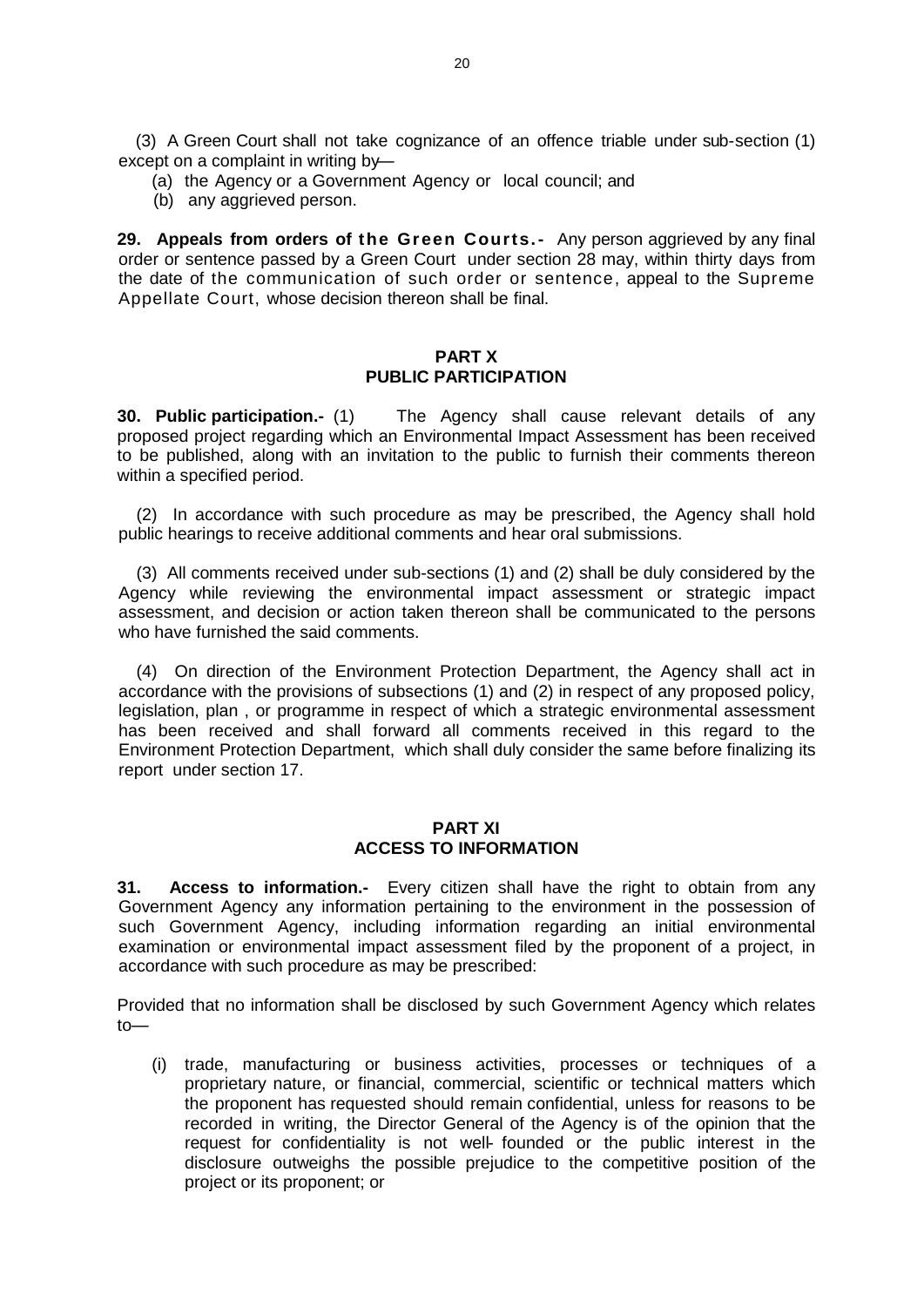- (ii) international relations, national security or maintenance of law and order, except with the consent of the Government; or
- (iii) matters covered by legal professional privilege.

# **PART XII GENERAL**

**32. Power to delegate.-** The Government may, by notification in the official Gazette, delegate any of its or of the Agency's powers or functions under this Act and the rules and regulations to any Government Agency, local council or local authority in the Province:

Provided, however, that delegation under this section shall not prevent the concurrent performance or exercise by the Agency of the powers and functions so delegated.

**33. Indemnity.-** No suit, prosecution or other legal proceedings shall lie against the Government, the Council, the Agency, the Director-General of the Agency, members, officers, employees, experts, advisors, committees or consultants of the Agency or Environmental Court or Green Court or any other person for anything which is in good faith done or intended to be done under this Act or its rules or regulations.

**34. Dues recoverable as arrears of land revenue.-** Any dues recoverable by the Agency under this Act and its rules or regulations shall be recoverable as arrears of land revenue**.**

**35. Act to override other laws**.- The provisions of this Act shall have effect notwithstanding anything inconsistent therewith contained in any other law for the time being in force.

**36. Power to make rules.-** The Government may, by notification in the Official Gazette, make rules for carrying out the purposes of this Act.

**37. Power to make regulations.-** (1) For carrying out the purposes of this Act, the Agency may, by Notification in the Official Gazette and with the approval of the Government, make regulations not inconsistent with the provisions of this Act or the rules.

 (2) In particular and without prejudice to the generality of the foregoing power, such regulations may provide for —

- (a) submission of periodical reports, data or information by any Government Agency, local authority or local council in respect of environmental matters;
- (b) preparation of emergency contingency plans for coping with environmental hazards and pollution caused by accidents, natural disasters and calamities;
- (c) appointment of officers, advisors, experts, consultants and employees;
- (d) levy of fees, rates and charges in respect of services rendered, actions taken and schemes implemented;
- (e) monitoring and measurement of discharges and emissions;
- (f) categorization of projects to which, and the manner in which, sections 16, 17 and